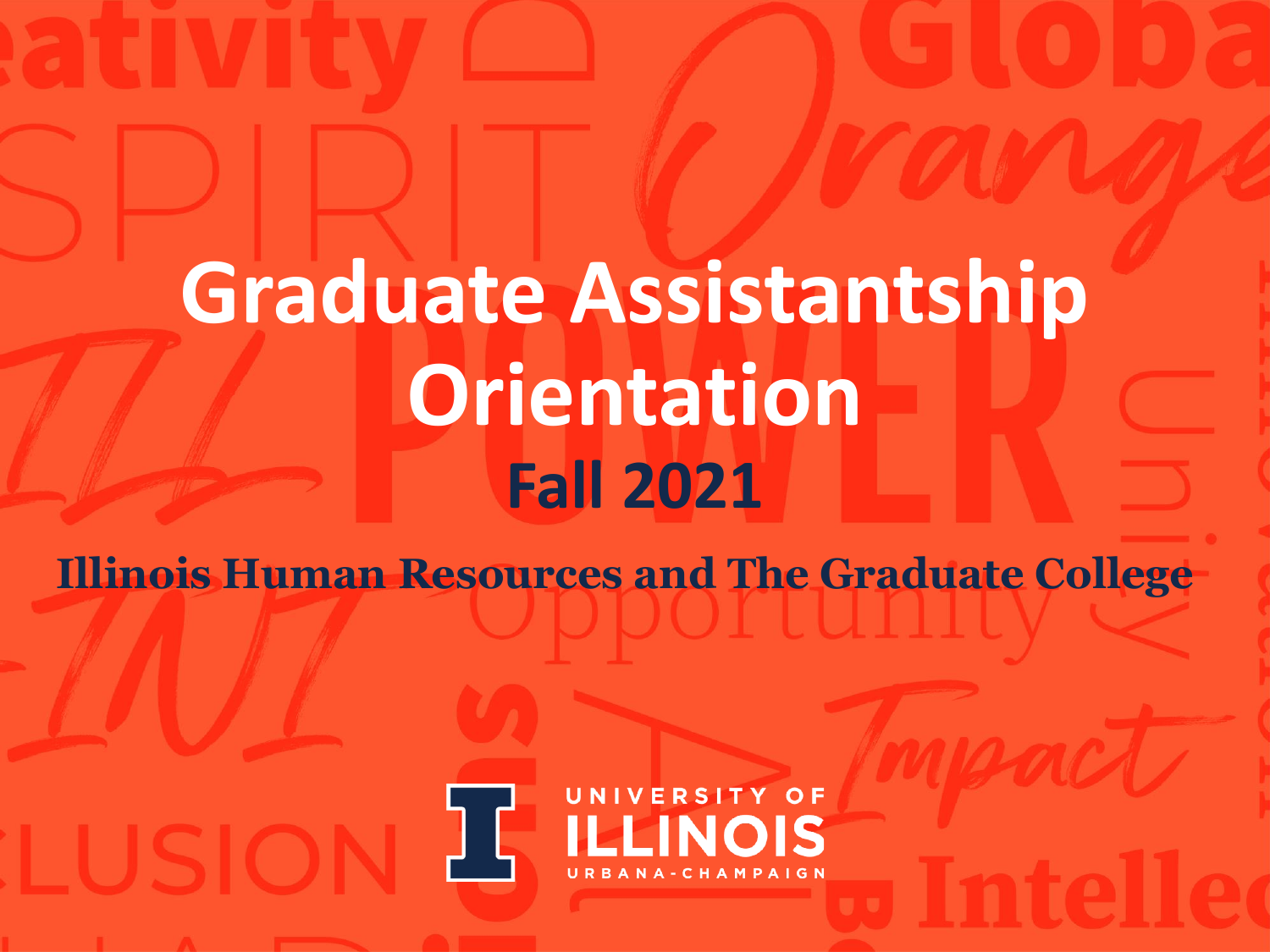### **Presenters**

#### **Illinois Human Resources**

Julie Dillard, Labor and Employee Relations Consultant

#### **Graduate College**

Allison McKinney, Assistant Dean of Academic Affairs, Graduate Administration Catherine Ocen, Assistant Dean of Administration and Budget, Graduate Administration



Illinois Human Resources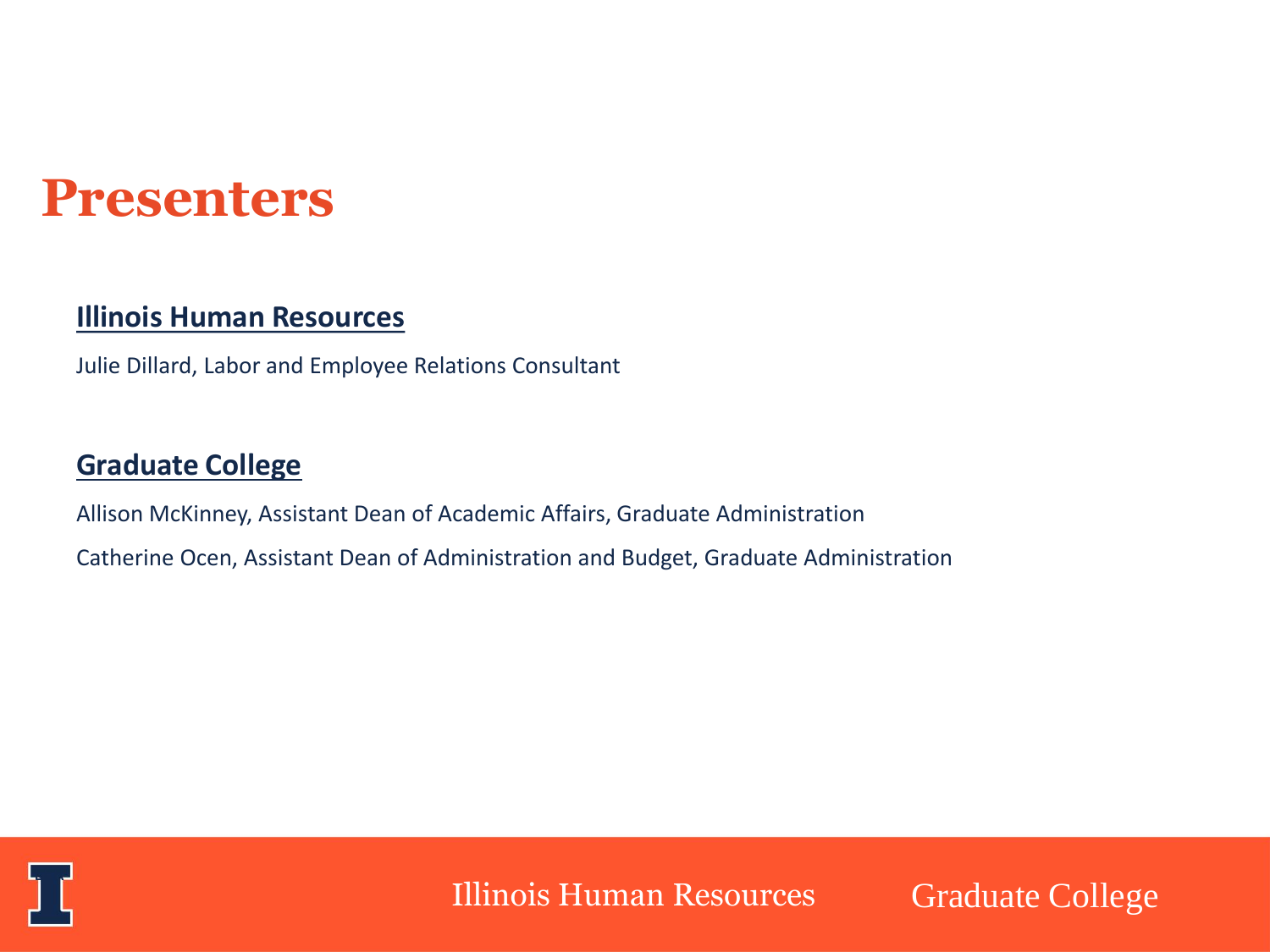## **Type of Assistantships**

#### **Research Assistant**

• Primarily involve applying and mastering research concepts, practices, or methods of scholarship.

#### **Pre-Professional Grad Assistant**

• Primarily gain experience, practice, or guidance that is significantly connected to their fields of study and career preparation

#### **Teaching Assistant**

• Primarily in support of instruction

#### **Administrative Grad Assistant**

• Support of administrative functions

Illinois Human Resources

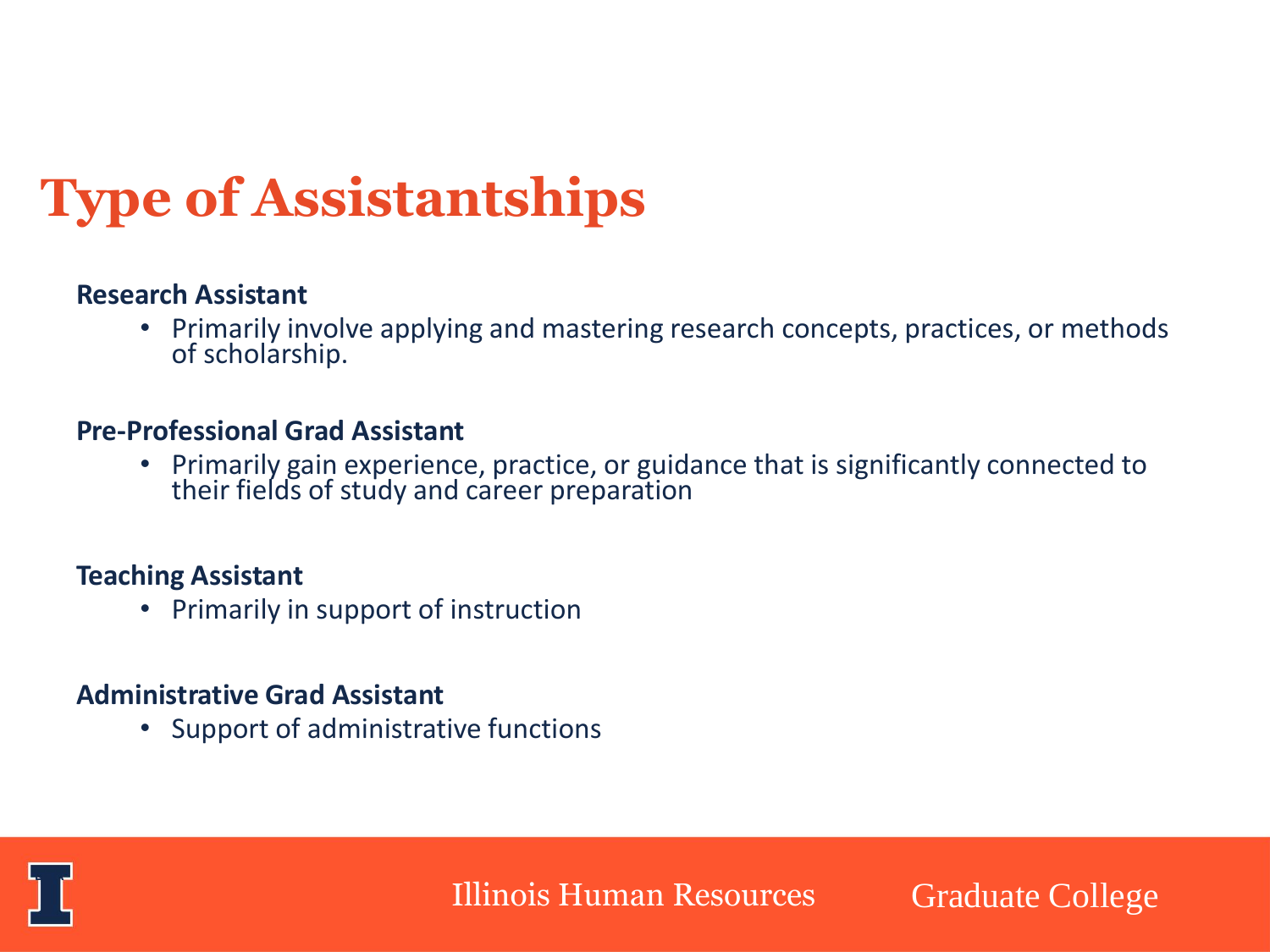### **Graduate Employees' Organization (GEO)**

Positions covered under the GEO Collective Bargaining Agreement

LER

#### Positions not covered under the GEO Collective Bargaining Agreement

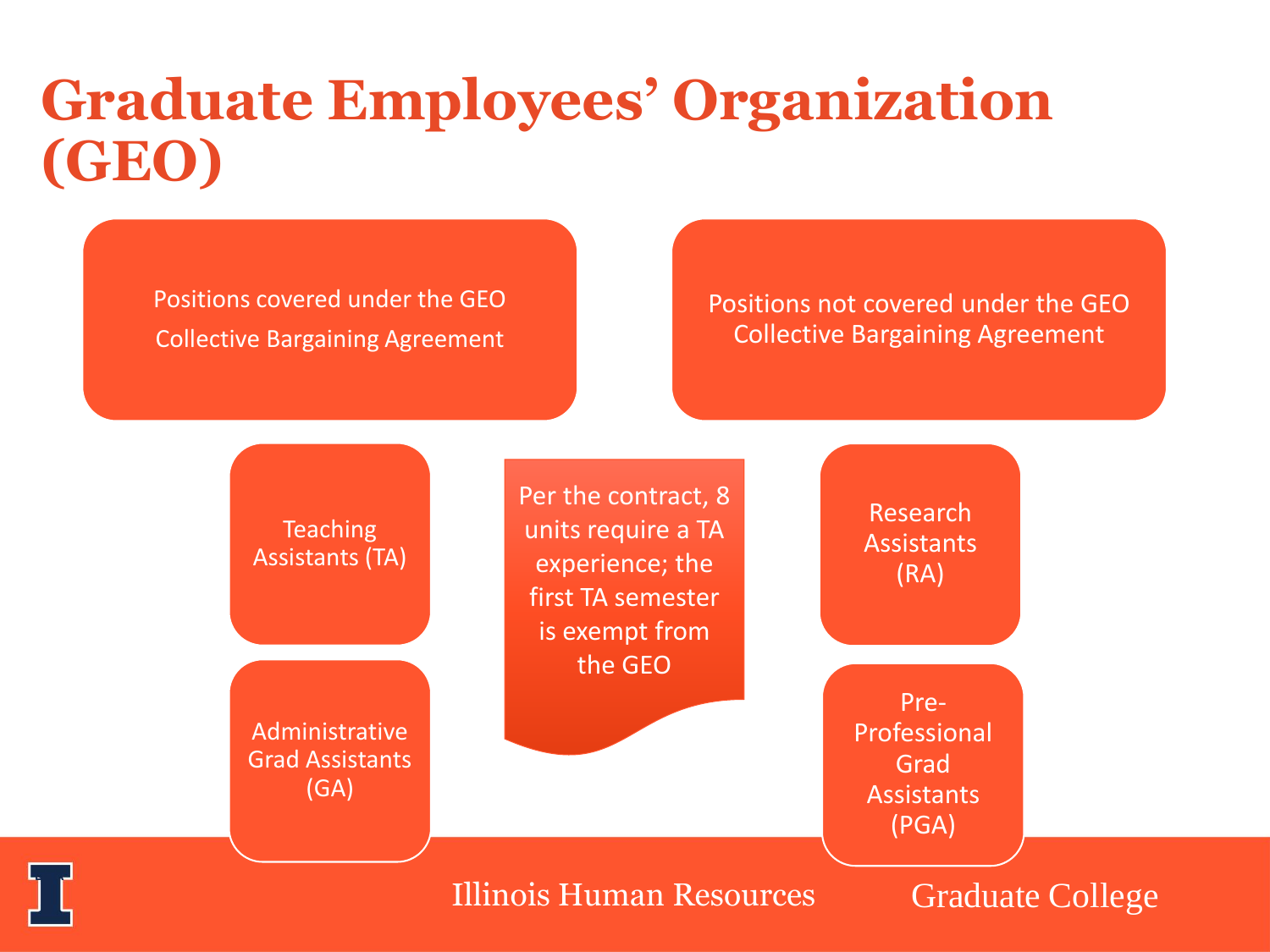### **GEO Union Dues**

Employees are not required to join the union, but may elect to do so by signing a GEO member card

Member dues are paid via payroll deduction

Member dues fees are determined by the GEO

- Dues are 2% of gross pay when holding a covered position
- \$8/month when holding a non-covered position



Illinois Human Resources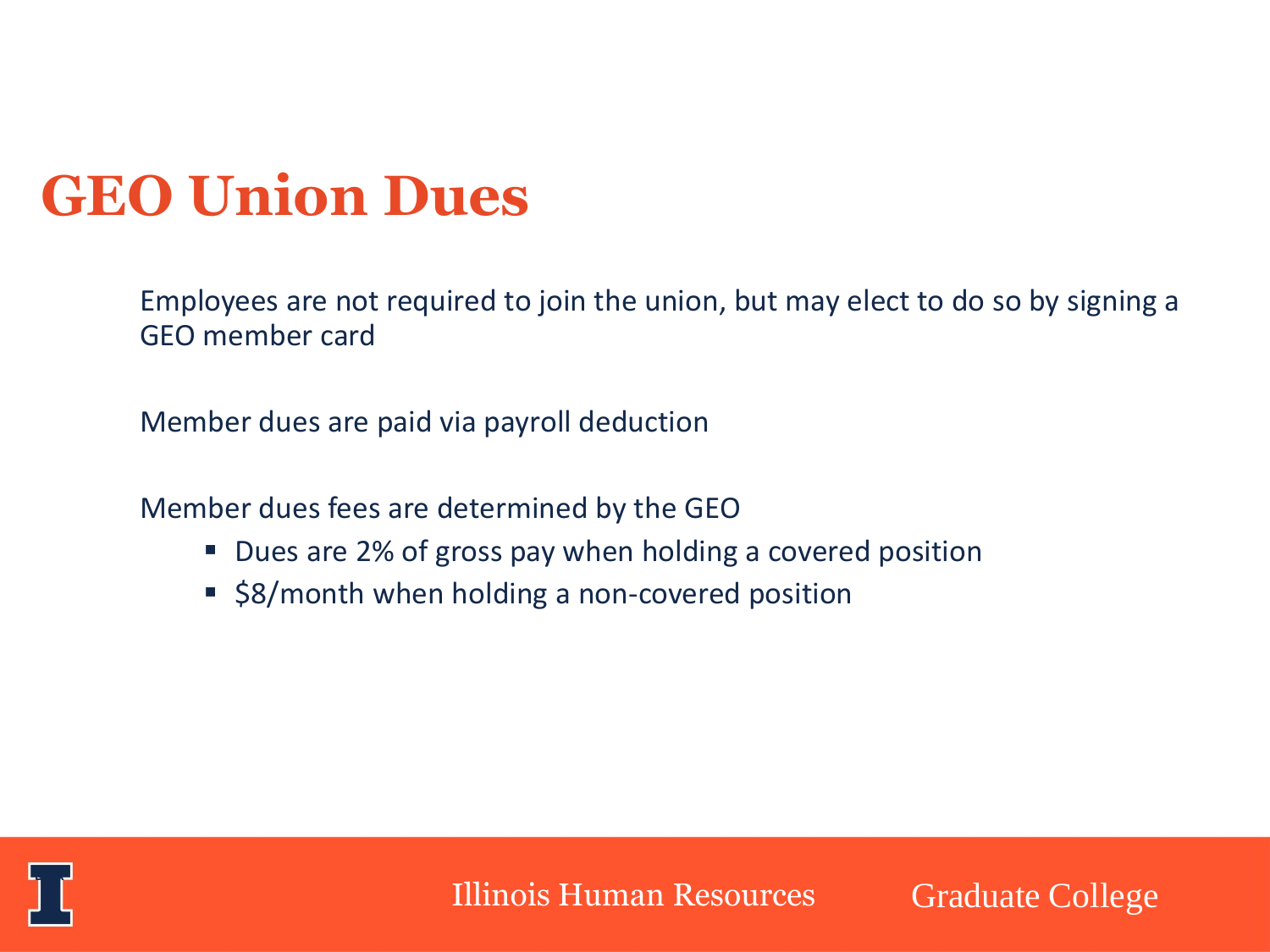### **Tuition Waiver Generating Assistantships**

#### **Student Status**

• Must be degree-seeking student in good standing in academic program

#### **Registration**

- Required in Fall and Spring
- May be required by academic program in Summer

#### **FTE**

• Total Assistantship FTE 25 - 67%

#### **Duration**

- ¾ of academic term, defined as 91 days FA & SP, 41 Summer (Summer I TA only, 21 days)
- Term = first day of classes through last day of finals

Illinois Human Resources

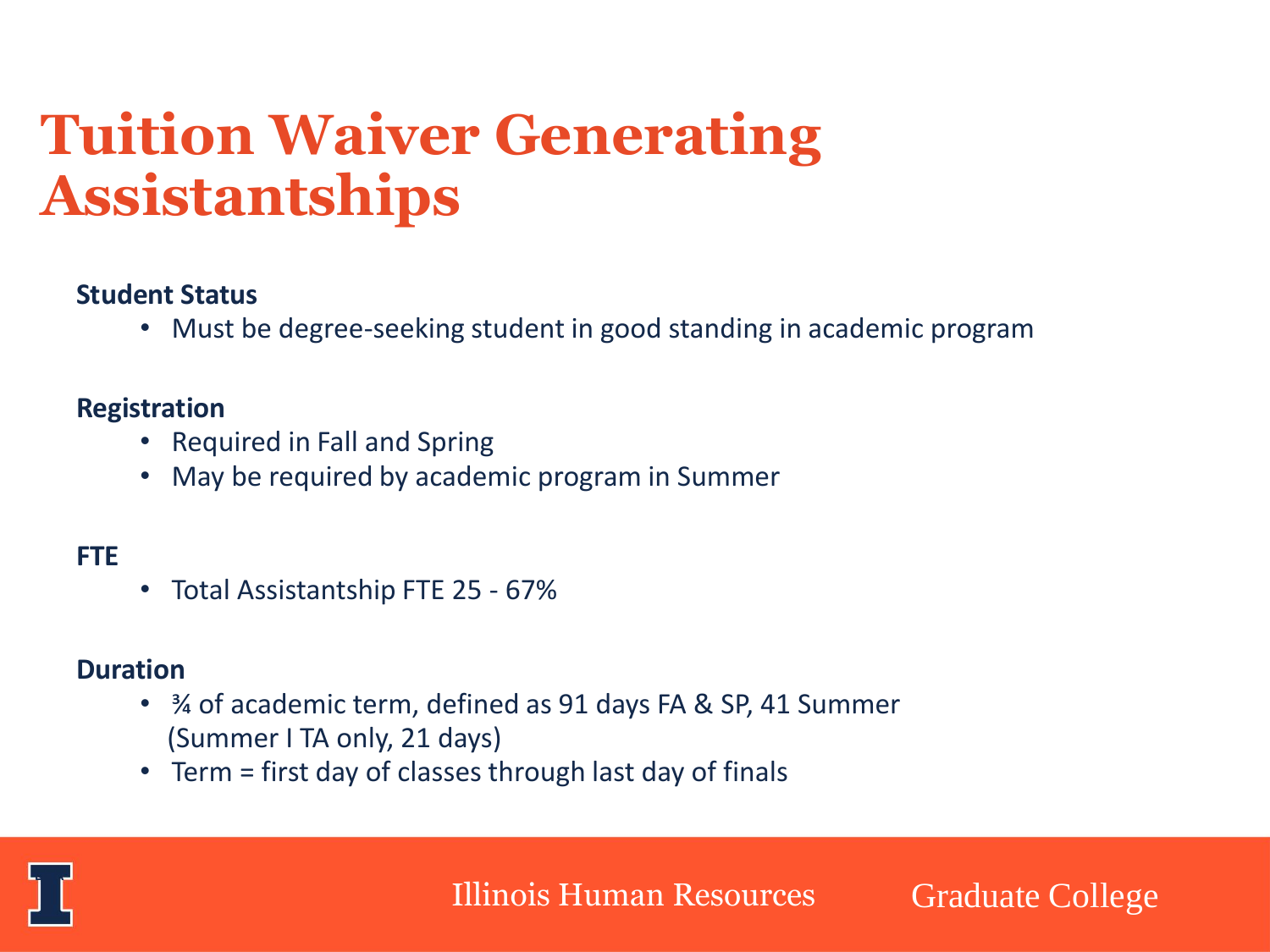### **Information for International Students**

50% FTE Maximum

- May not work more than 20 hours/week (from all jobs) when classes are in session
- May work additional hours in break periods when classes are not in session (usually hourly positions)

TAs providing instruction must have demonstrated Oral English Proficiency to hold the appointment



Illinois Human Resources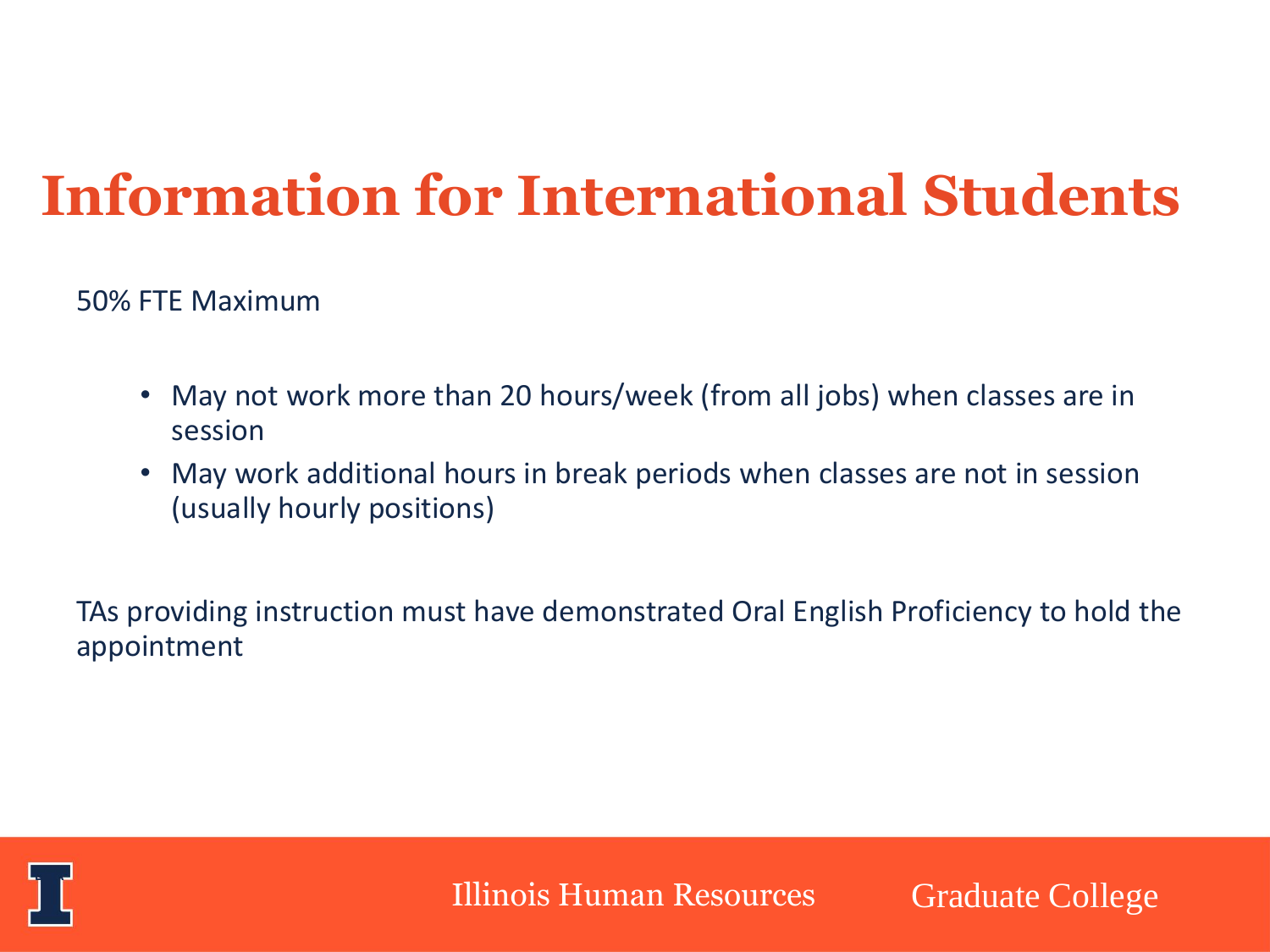# **What do you get with an Assistantship?**

- $\triangleright$  Monthly Wages
- $\triangleright$  Tuition and fee coverage
- $\triangleright$  Subsidized health insurance
- $\triangleright$  University paid dental insurance
- $\triangleright$  University paid vision insurance
- $\triangleright$  Sick leave
- ➢ Holidays
- $\triangleright$  Vacation (12-month assistantships only)



Illinois Human Resources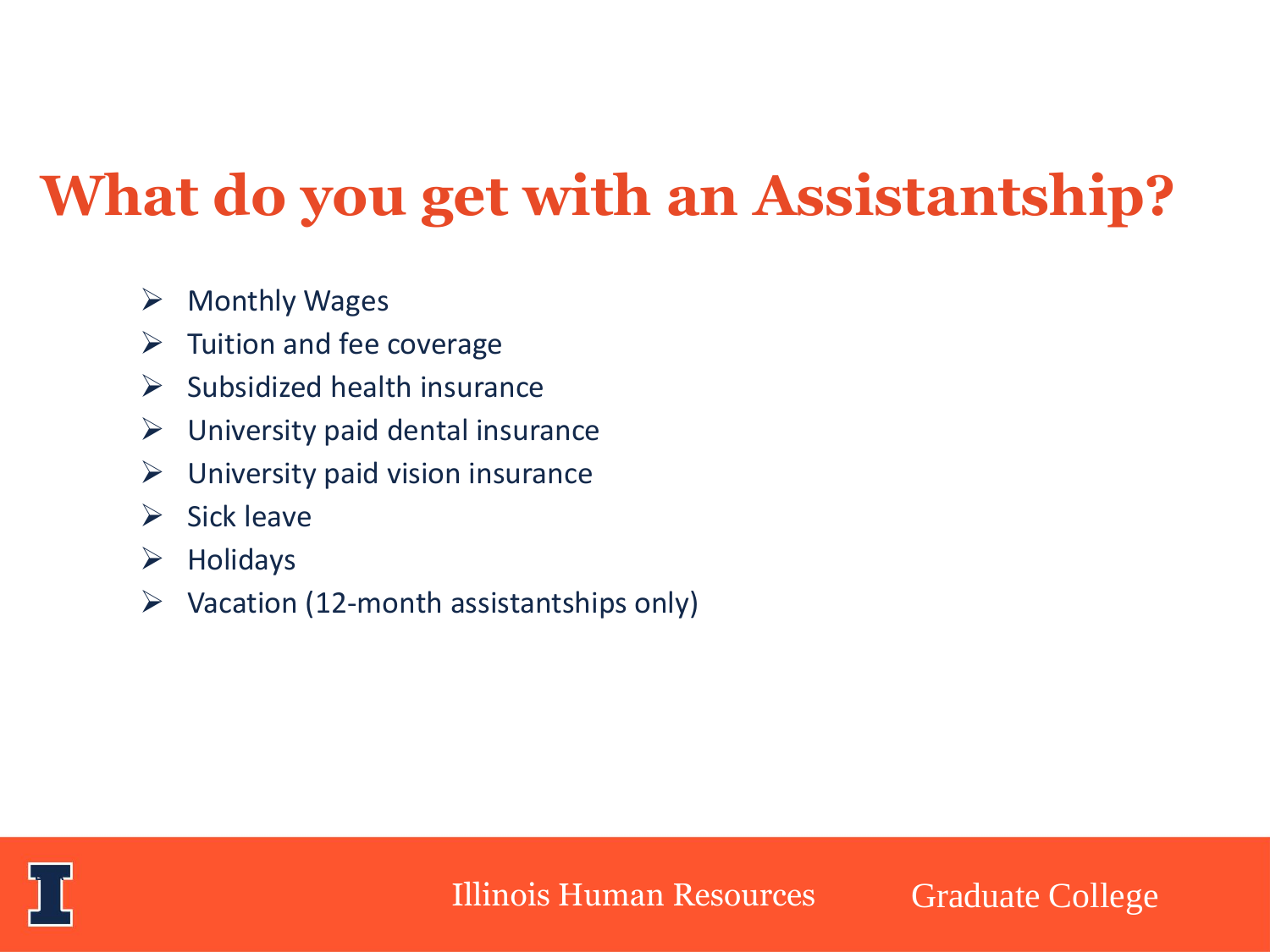### **What is included in a tuition waivergenerating appointment?**

#### **Tuition**

- Waiver
- Base or full type dependent on academic unit http://www.grad.illinois.edu/gradhandbook/2/chapter7/tuition-waivers

#### **Fees**

- 100% Health service fee access to McKinley Health Center and Counseling Center
- 87% Health insurance fee
- 25% Health insurance fee of one dependent, if elected
- Academic Facilities Maintenance Fund Assessment (AFMFA) fee
- Library/Technology fee
- Service fee

**\*LEEP offered through an online program through the School of Information Sciences and, as such, may not qualify for some of the benefits.** 



Illinois Human Resources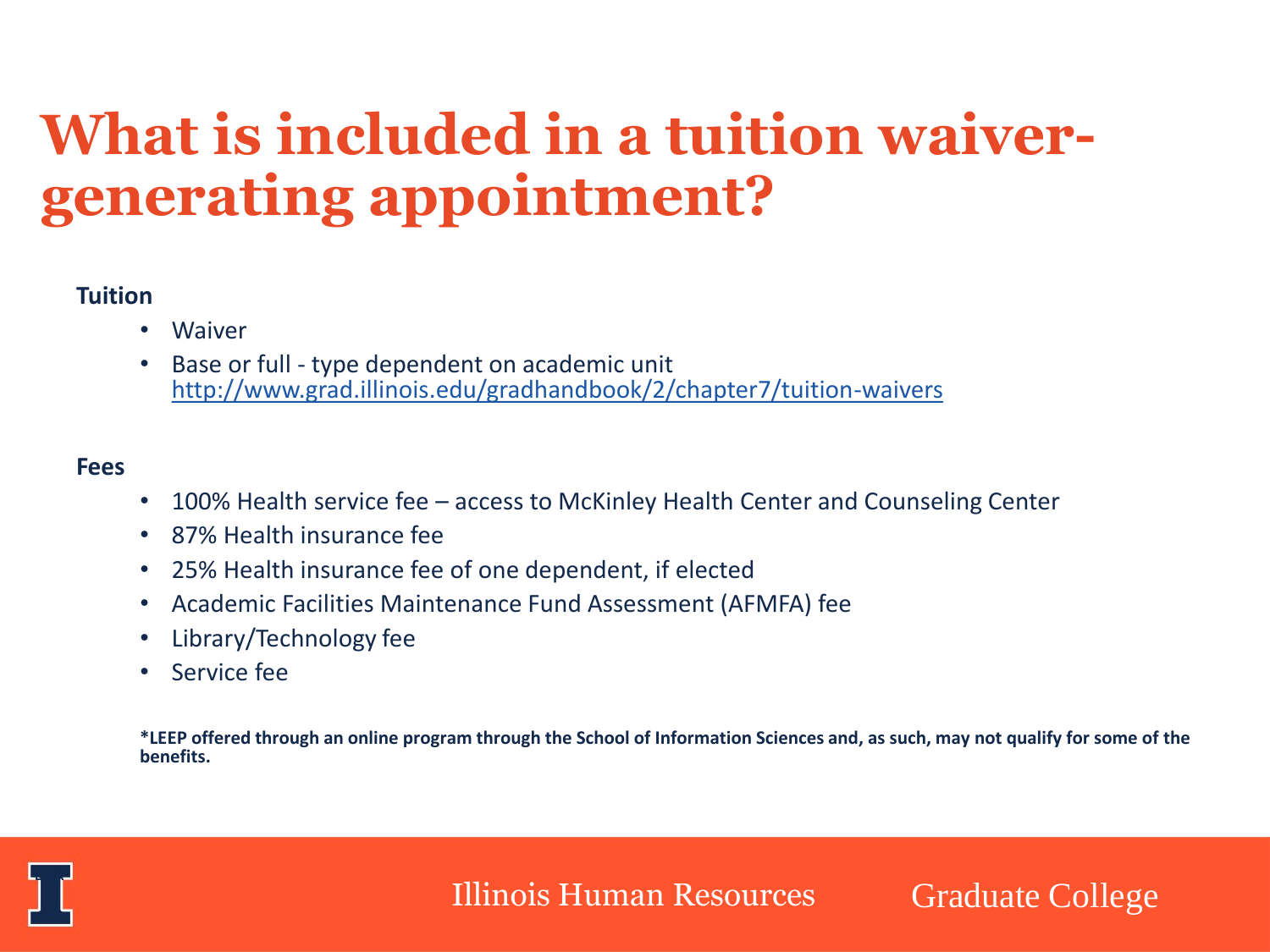### **Wages**

#### **Paid monthly on the 16th of each month**

 $16<sup>th</sup>$  = Saturday or Sunday, paid on Friday Pay period is  $16<sup>th</sup>$  of month to  $15<sup>th</sup>$  of following month

#### **Minimum rates for wages are set each year**

- GEO contract determines TA and GA minima
- Campus administration sets RA and PGA minima
- IHR monitors and ensures pay is at or above the minima
- Units can have internal pay structures but must comply with campus and contract minima



Illinois Human Resources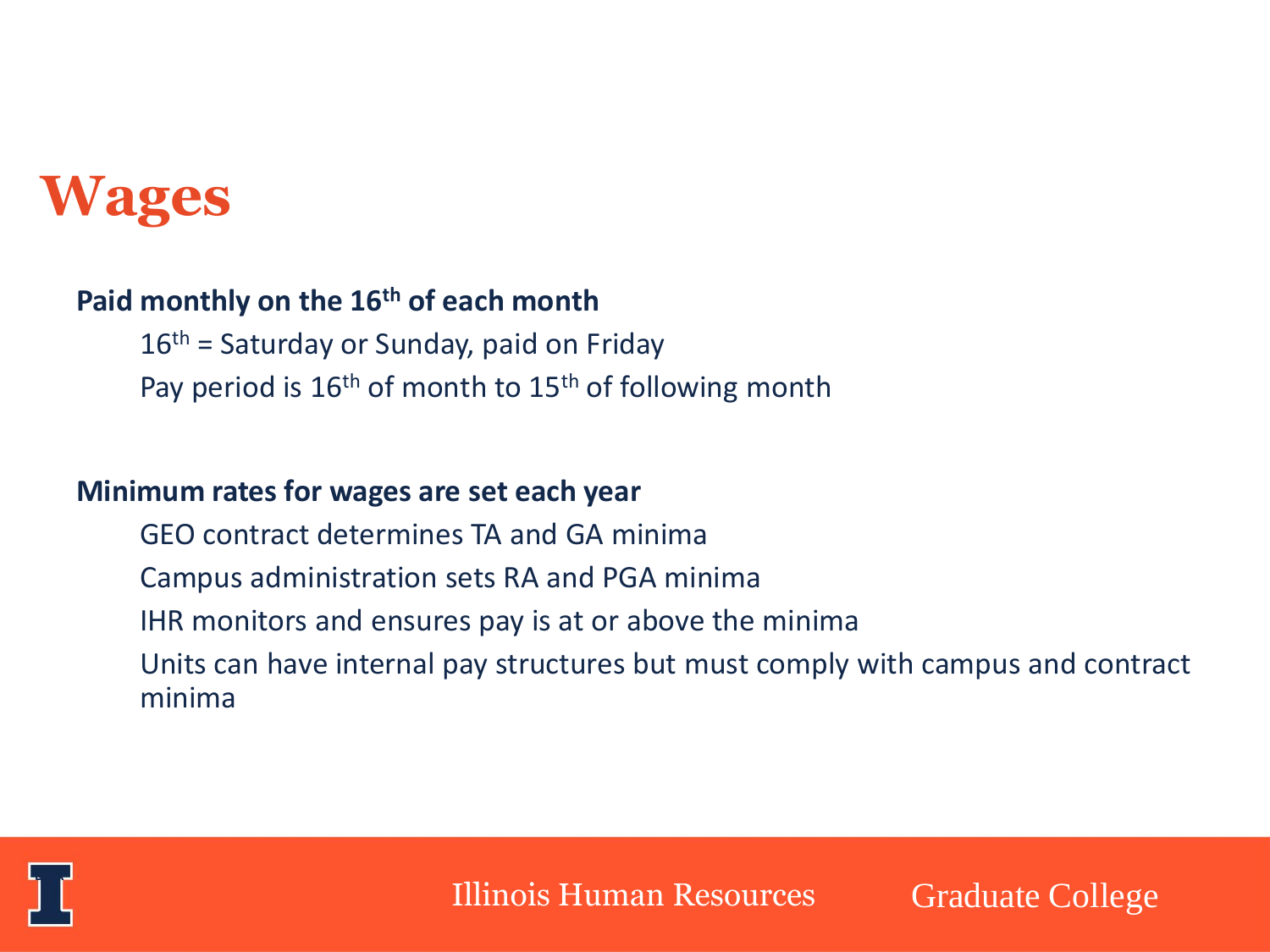# **Wages (Continued)**

Must be paid via direct deposit

New employees have 30 days to provide direct deposit information

Failure to provide banking information results in pay being provided via paycard

https://www.hr.uillinois.edu/

Pay Tab

Provide bank information Access earnings statements Provide tax withholding information (W-4)



Illinois Human Resources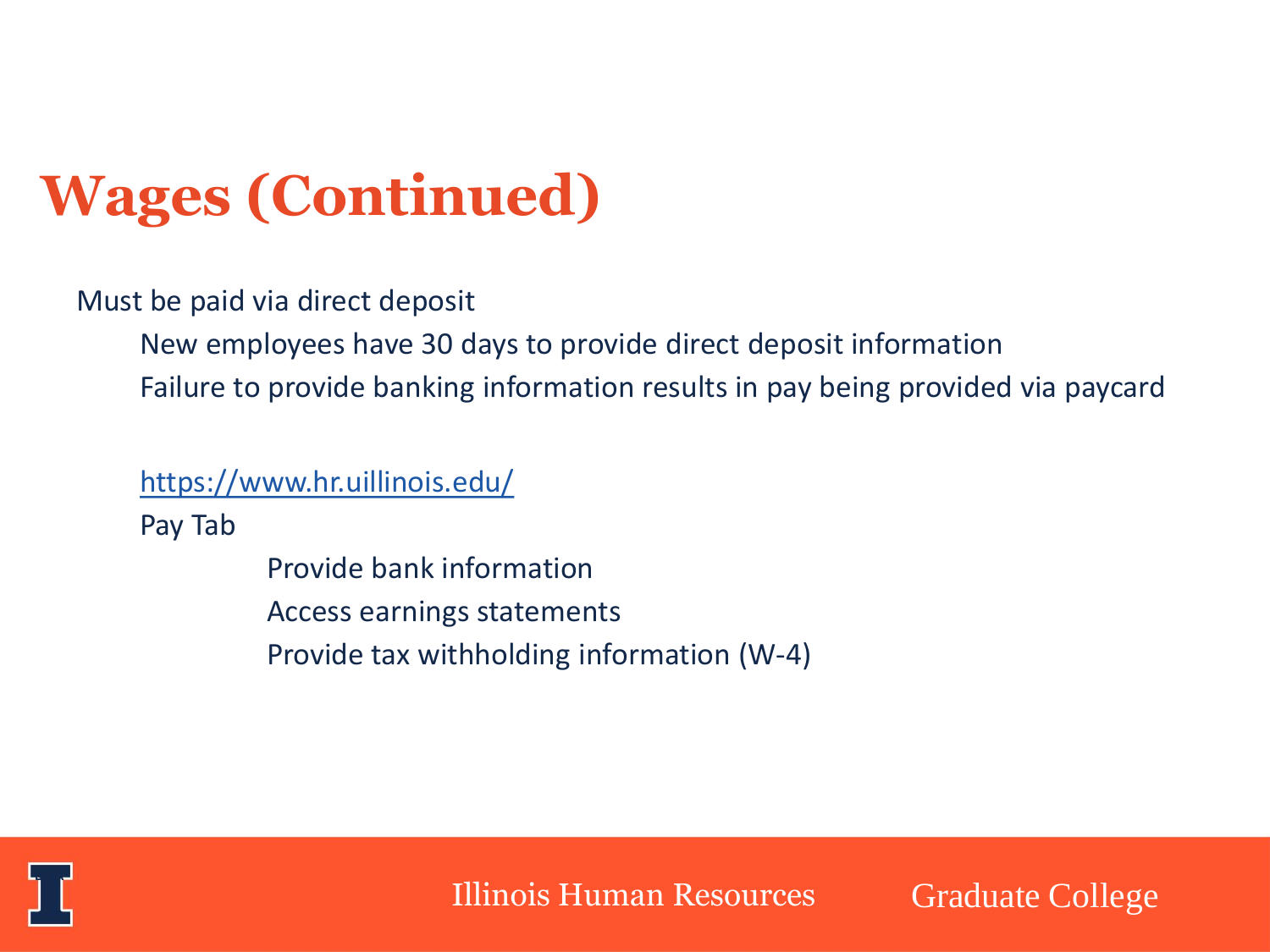### **Appointment Percentages**

Total appointment limited to 67%

Can have smaller percentage appointments, that aggregate to no more than 67%

Assistantships are professional level appointments, percent time is not rigidly equivalent to hours/week

50% FTE assistant expected to provide an average of 20 hours/week *over the course of the full appointment period*

Administrative GA positions are FLSA non-exempt and must keep record of actual hours worked

Electronic timesheet can be found at:

https://www.hr.uillinois.edu/cms/One.aspx?portalId=4292&pageId=5613



Illinois Human Resources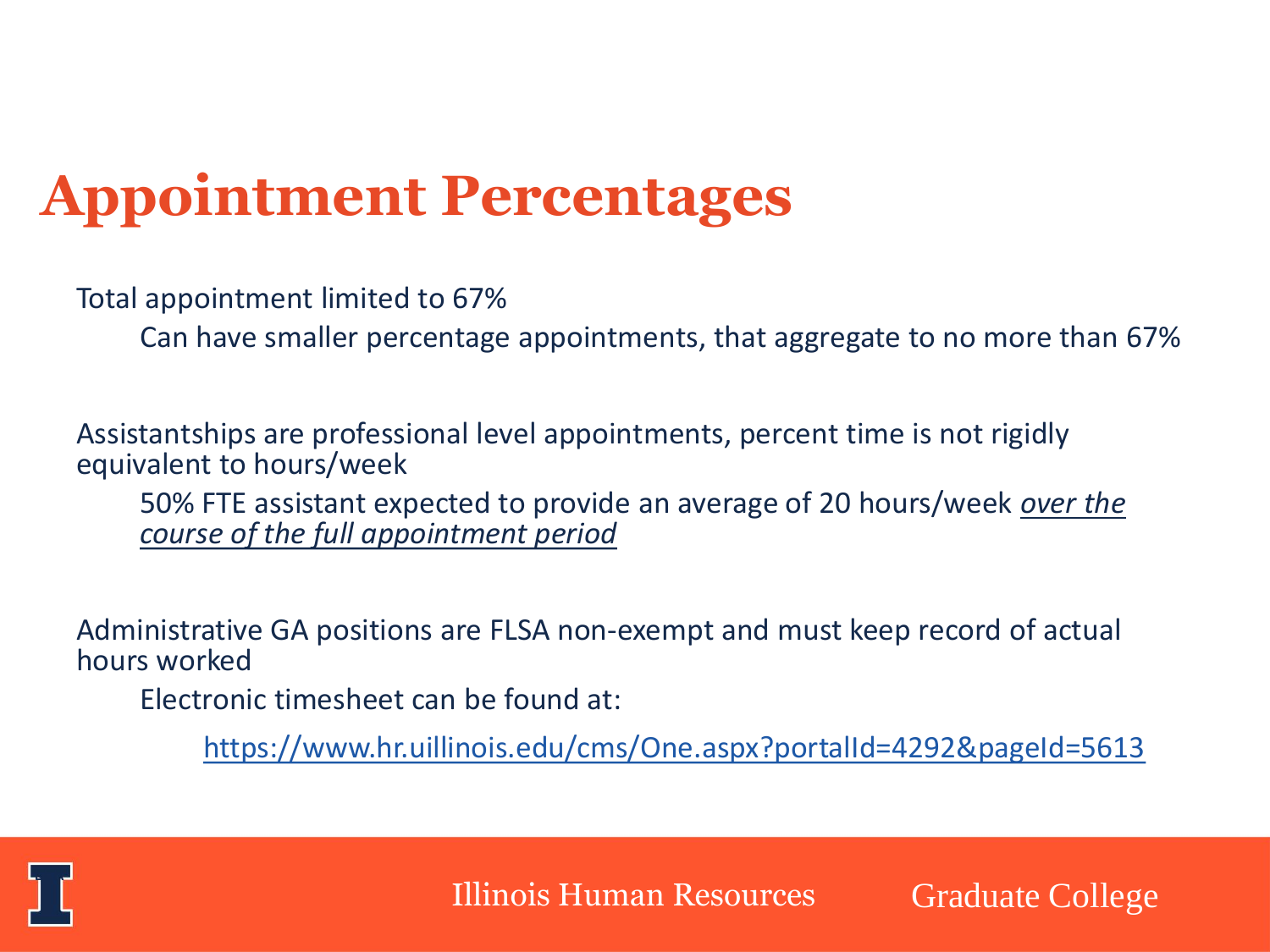### **Overtime Pay**

The Fair Labor Standards Act (FLSA) determines whether a position/employee is eligible to be paid overtime.

TAs, RAs, and PGAs are FLSA exempt and therefore not eligible to receive overtime compensation

Administrative GA positions are non-exempt and eligible for overtime if more than 40 hours are worked in a single week

Required to keep record of actual hours worked Electronic timesheet can be found at:

https://www.hr.uillinois.edu/cms/One.aspx?portalId=4292&pageId=5613



Illinois Human Resources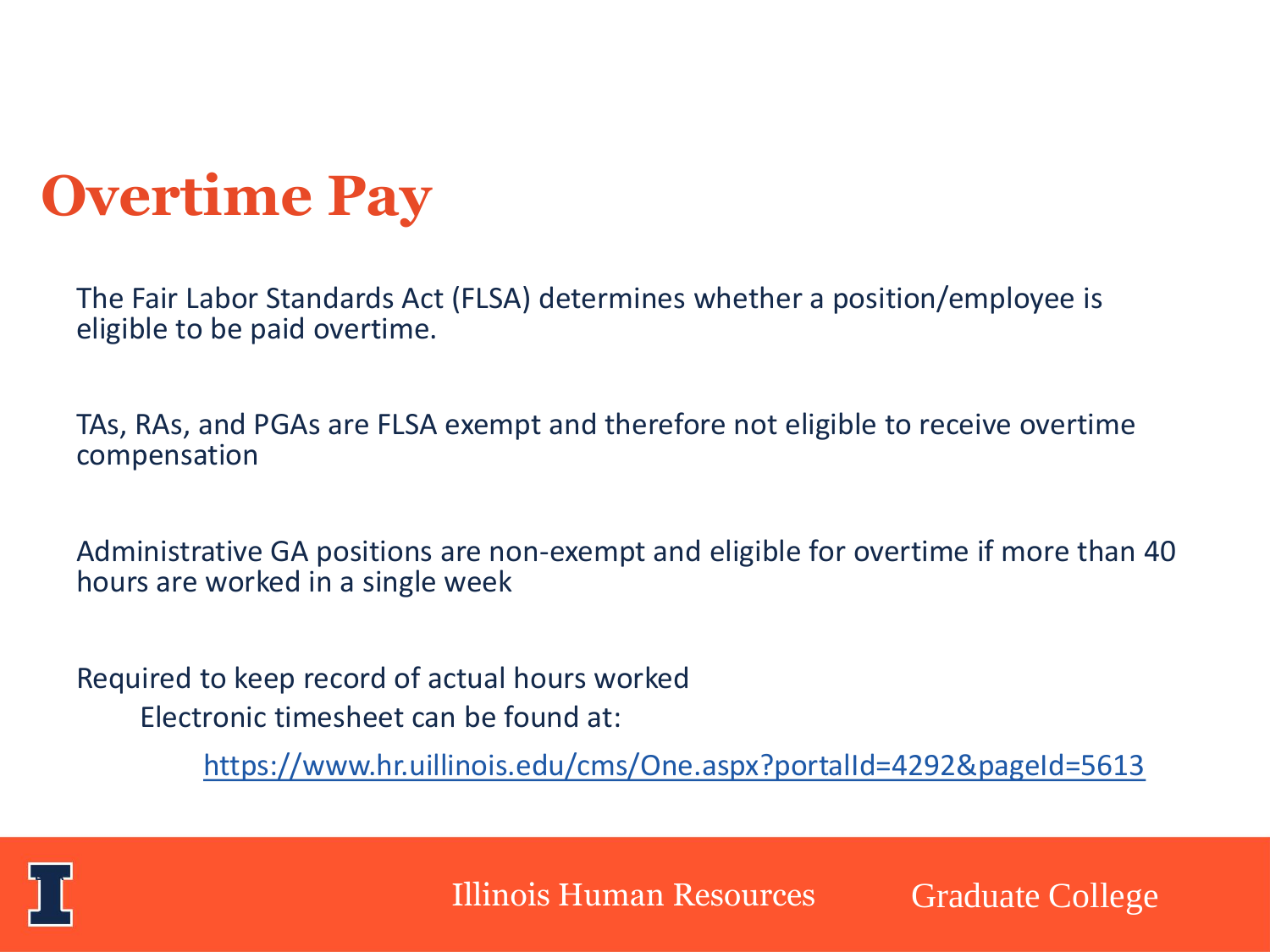### **Health Benefits**

#### **McKinley Health Center**

Office visits with doctors, nurse practitioners, mental health therapists and health educators, as well as most x-rays and laboratory tests at no additional out-of-pocket expense. Many immunizations and medications are offered at low cost or no cost. May enroll a spouse or domestic partner

#### **Student Health Insurance**

United Health Care is provider Coverage period begins **August 20, 2021** May enroll dependents Enrollment period ends **October 1, 2021** Student Health Insurance Office 1109 S. Lincoln Street, McKinley Health Center, Room 29, Urbana, IL



Illinois Human Resources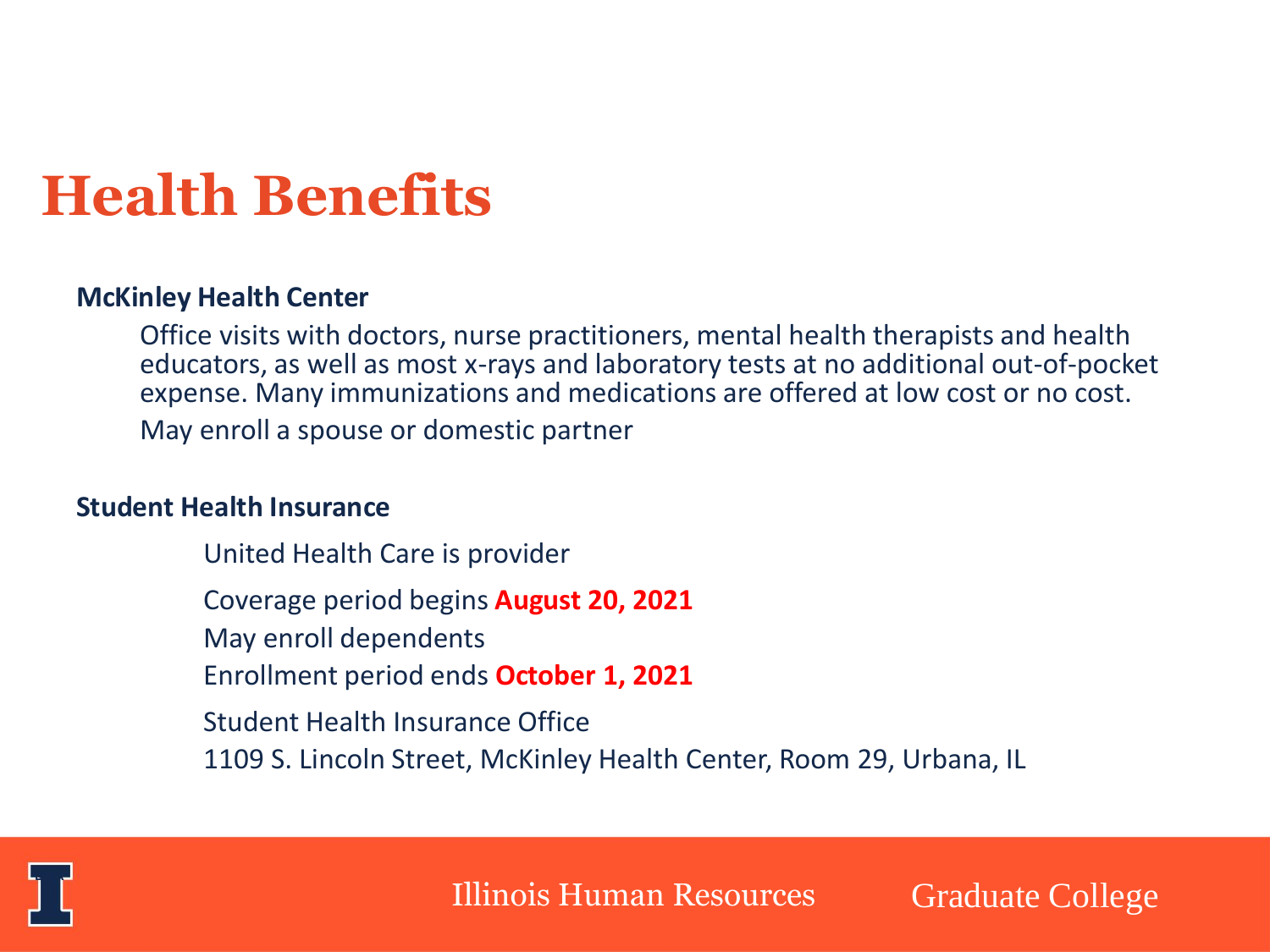### **Dental**

#### **Delta Dental is provider**

Assistants automatically enrolled Coverage period begins **September 1, 2021** May enroll dependents For Fall: **Sept 1 – Sept 30, 2021** For Spring: **Feb 1 – Feb 28, 2022** http://www.deltadentalil.com/

For more information and access to forms: http://www.grad.illinois.edu/current/dental.htm



Illinois Human Resources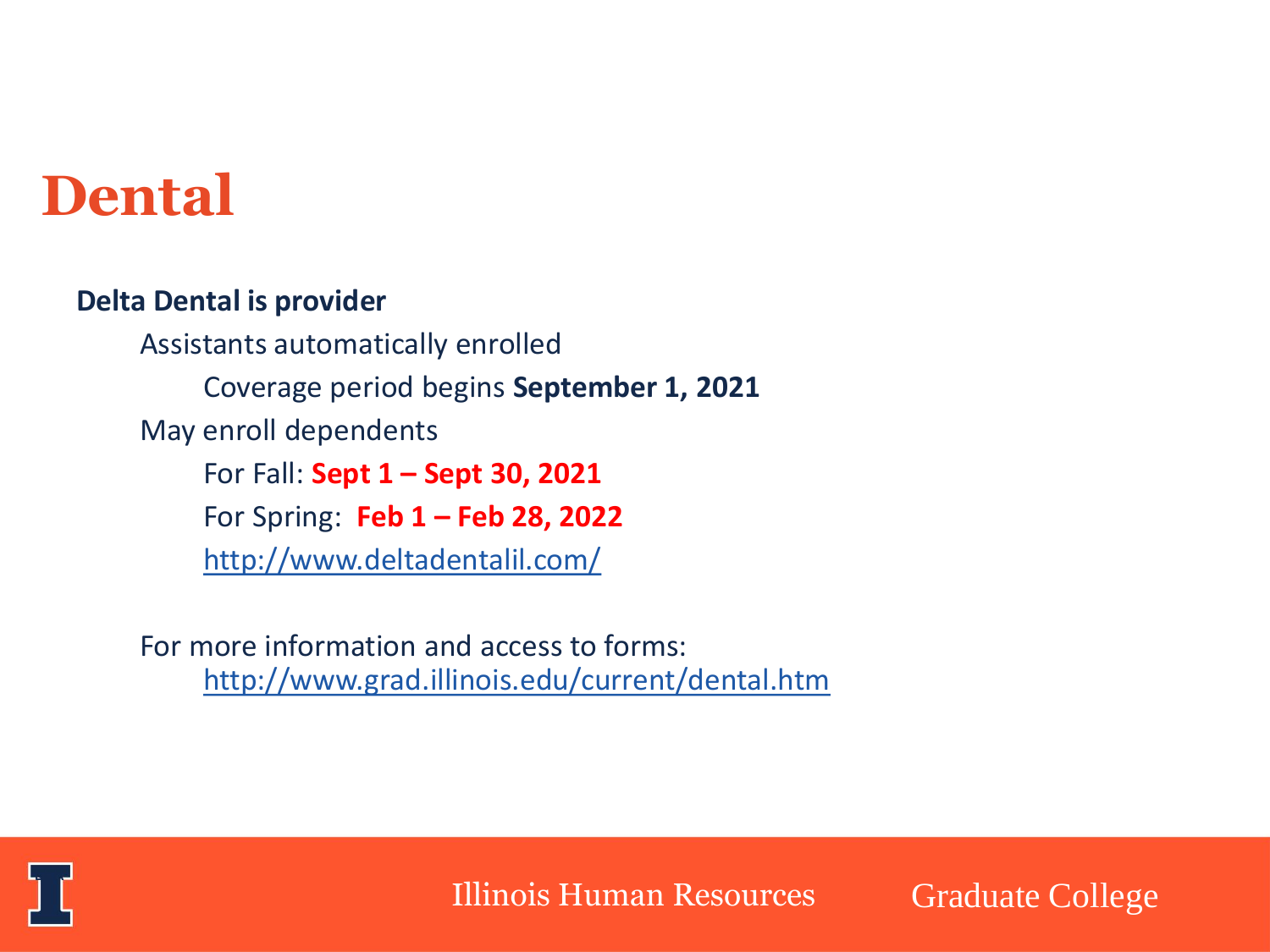### **Vision**

• **EyeMed Vision Care is provider**

Assistants automatically enrolled Coverage period begins **September 1, 2021** May enroll dependents For Fall: **Sept 1 – Sept 30, 2021** For Spring: **Feb 1- Feb 28, 2022**

For more information and access to forms: http://www.grad.illinois.edu/current/vision.htm



Illinois Human Resources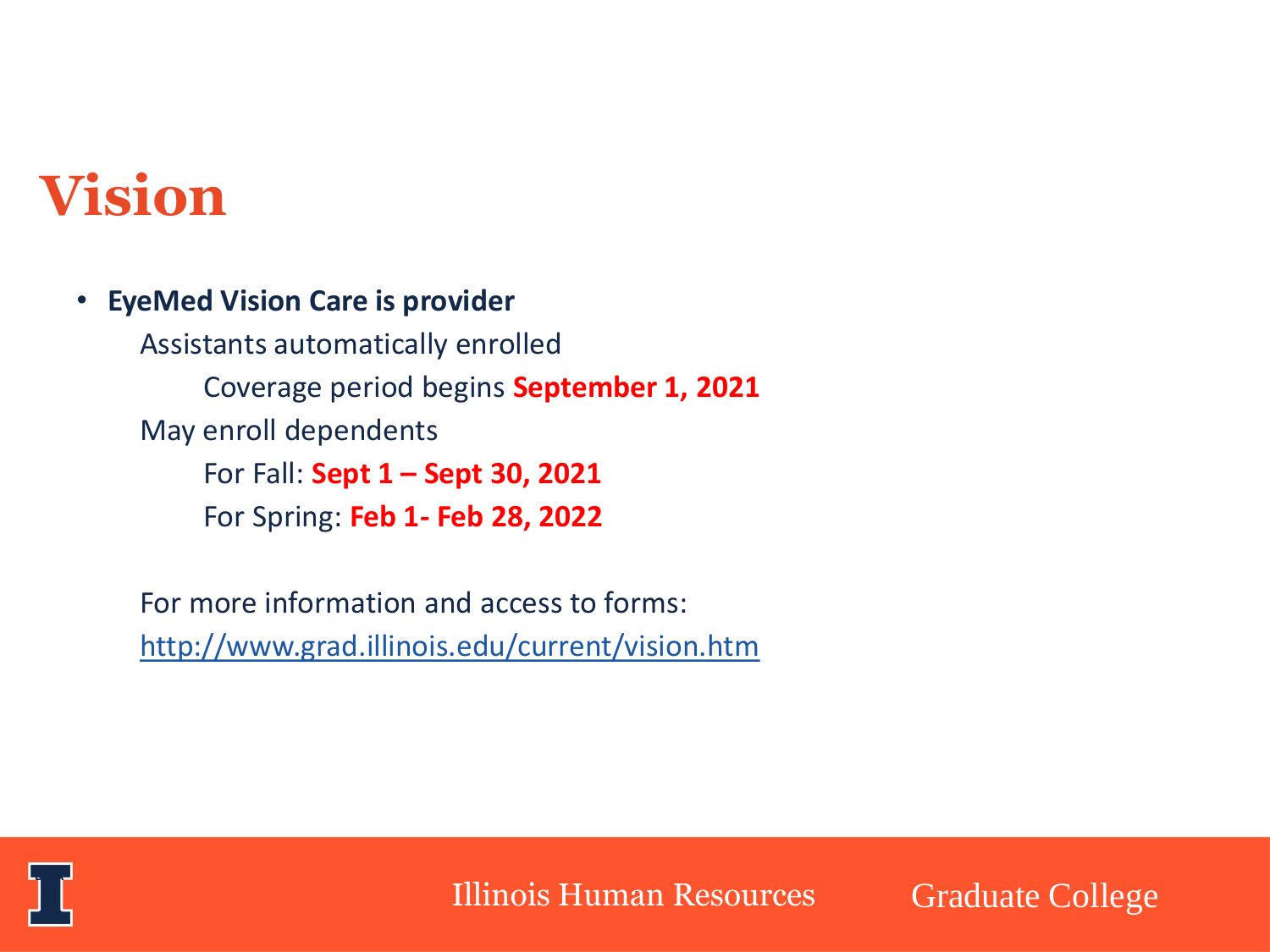### **Paid Leave**

#### **Paid Sick leave**

Maximum 13 non-cumulative days per year 6 ½ days for a semester appointment Days are equal to your "work day", not set at 8 hours

#### **Paid Vacation**

Eligible only if appointment is for 12 month duration 24 days per year (August 16 – August 15) Days are equal to your *"work day",* not set at 8 hours



Illinois Human Resources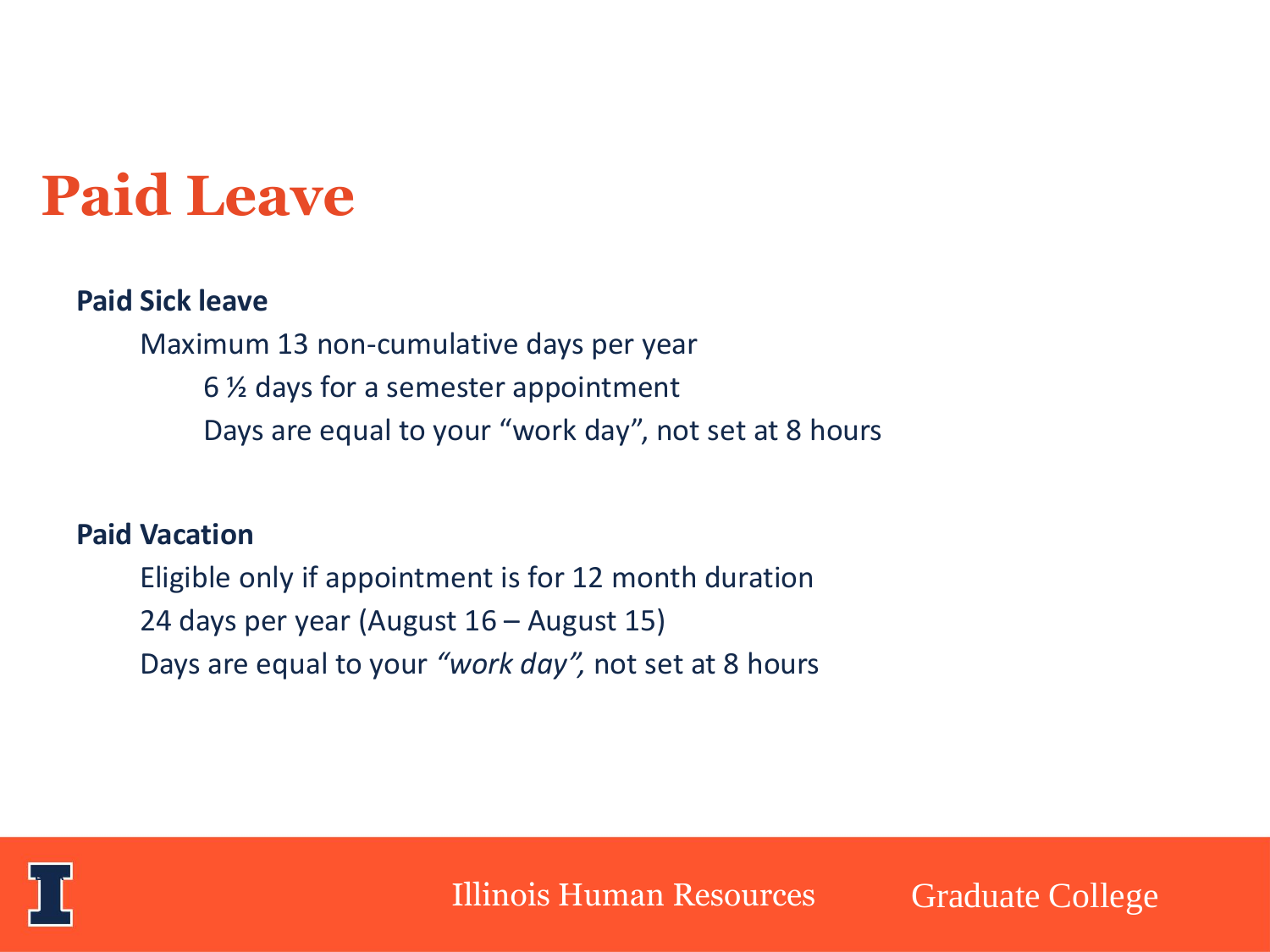# **Paid Leave (Continued)**

#### **Bereavement Leave**

Up to 3 days paid leave upon death of Immediate family Same-sex domestic partner Co-party w/ the assistant to a civil union Household member In-law Grandparents and/or grandchildren

- 1 day paid leave upon death of
	- Other relative than above who is not a member of your household



Illinois Human Resources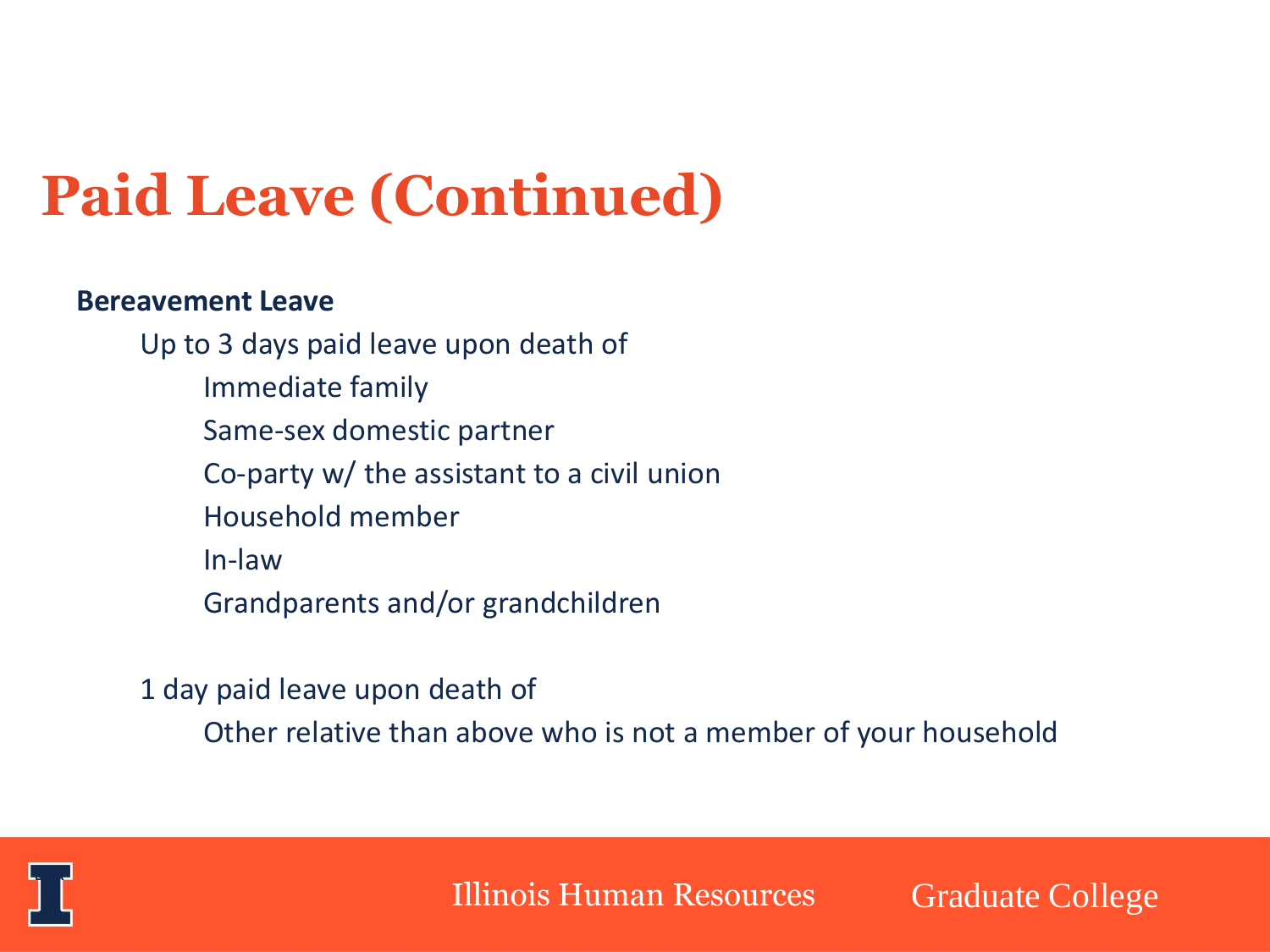### **Other Leaves**

#### **Jury Duty**

Paid release time for the duration of jury duty May retain funds paid for jury duty compensation

#### **Leave without Pay**

May request an unpaid leave without pay Approval at sole discretion of the University (except for parental accommodation period)

#### **Military Leave**

Granted in accordance with the Illinois Military Leave of Absence Act Contact the Labor & Employee Relations Office if need arises



Illinois Human Resources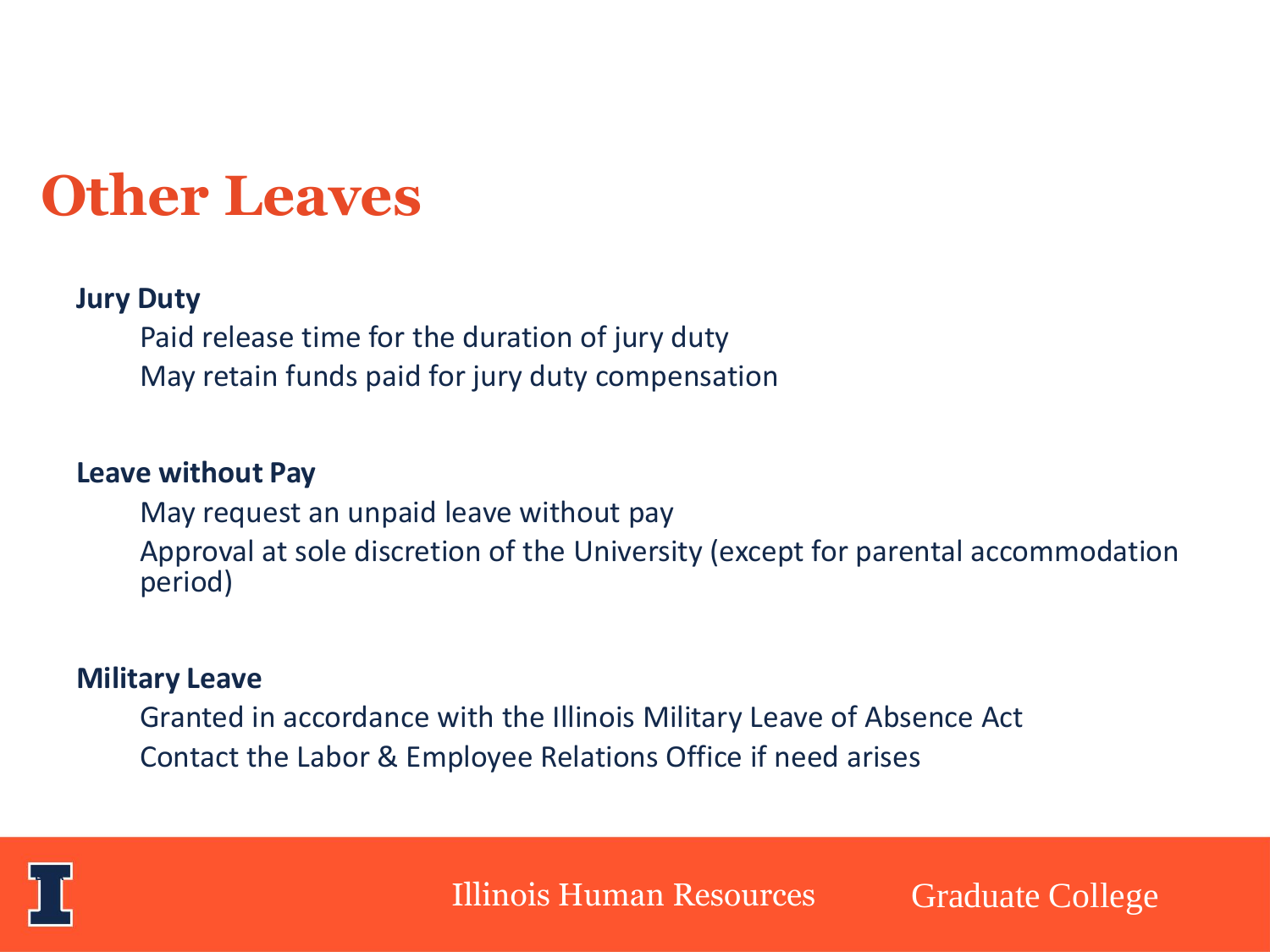## **Other Leaves (Continued)**

#### **Parental Accommodation**

The contract provides "Parental Accommodation" provisions.

Eligible assistants are entitled to up to 6 weeks of parental accommodation period following the birth of a child, or upon either the initial placement or the legal adoption of a child under 18 years of age. Eligible assistants are those who hold an active appointment at the time the parental leave is taken. In addition, the eligible assistant's entitlement to leave expires at the end of the appointment in which the qualifying event occurs. The leave is to be taken in blocks of time, the first of which is a paid 2 week block of time that must be taken immediately following the birth or placement of a child. The remaining 4 week block time may be taken at any time during that appointment period with advance notice to the unit.

The parental accommodation period may be comprised of a two week paid Parental Leave, use of paid sick leave in accordance with Article XX, Section B of the contract, and a request of personal unpaid leave of absence.

If an assistant does not have enough paid sick leave to cover the six (6) weeks of parental accommodation, a request to make up the balance of the six week period with an unpaid leave of absence must be approved.



Illinois Human Resources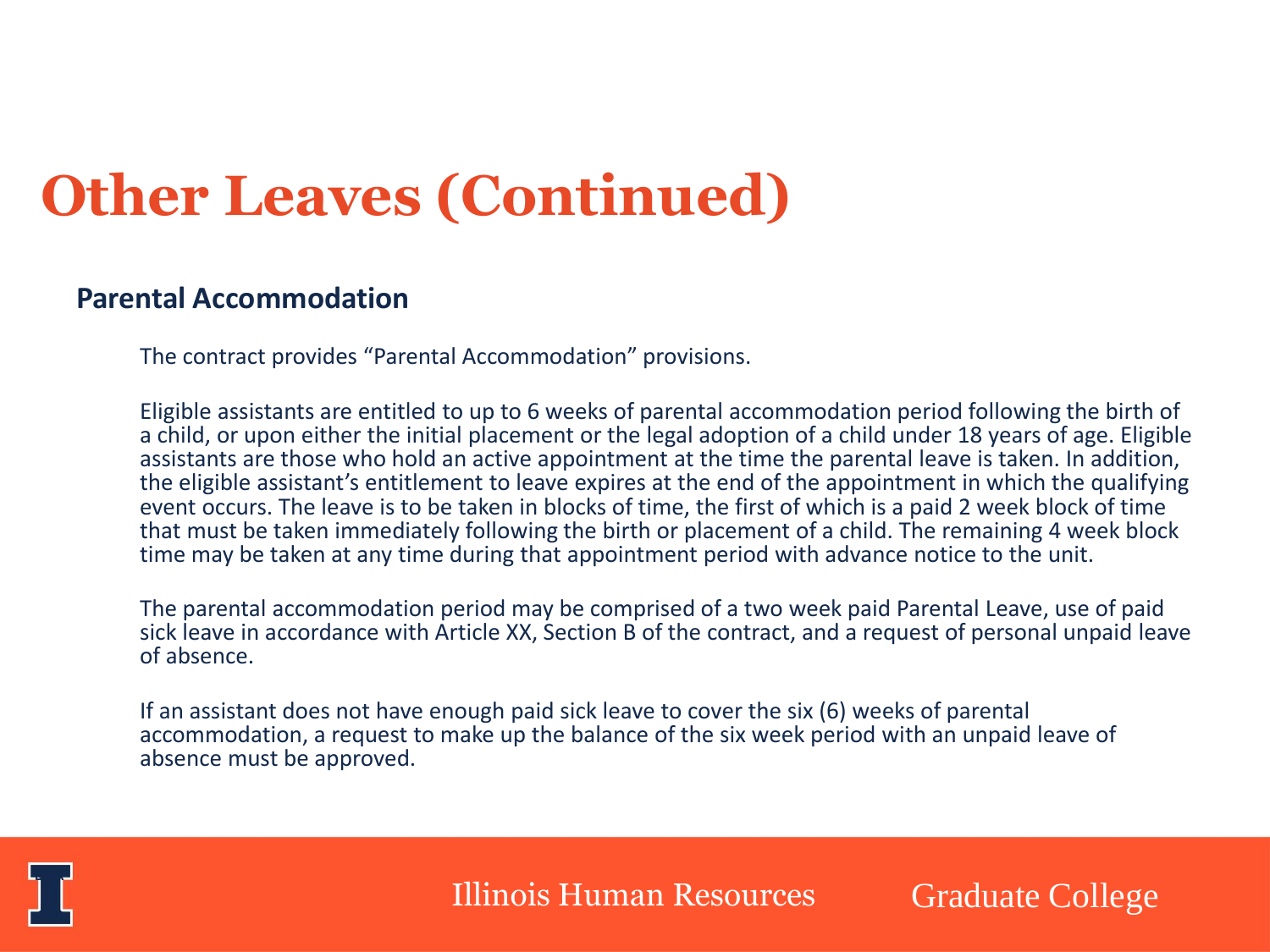## **Other Leaves (Continued)**

#### **Family Medical Leave Act (FMLA)**

Must have 12 months of University employment Must have at least 1250 hours of service in the last 12 months Serious medical condition of self or immediate family member Birth, Adoption or foster care If eligible, FMLA provides 12 weeks of leave, leave not required to be paid Additionally, University Family Medical Leave (UFML) policy covers leave for the serious health condition of a civil union partner

#### **Workers' Compensation**

Covered under the University's plan On the job, accidental injuries Report the accidental injury to your supervisor Seek medical treatment Complete the injury report form



Illinois Human Resources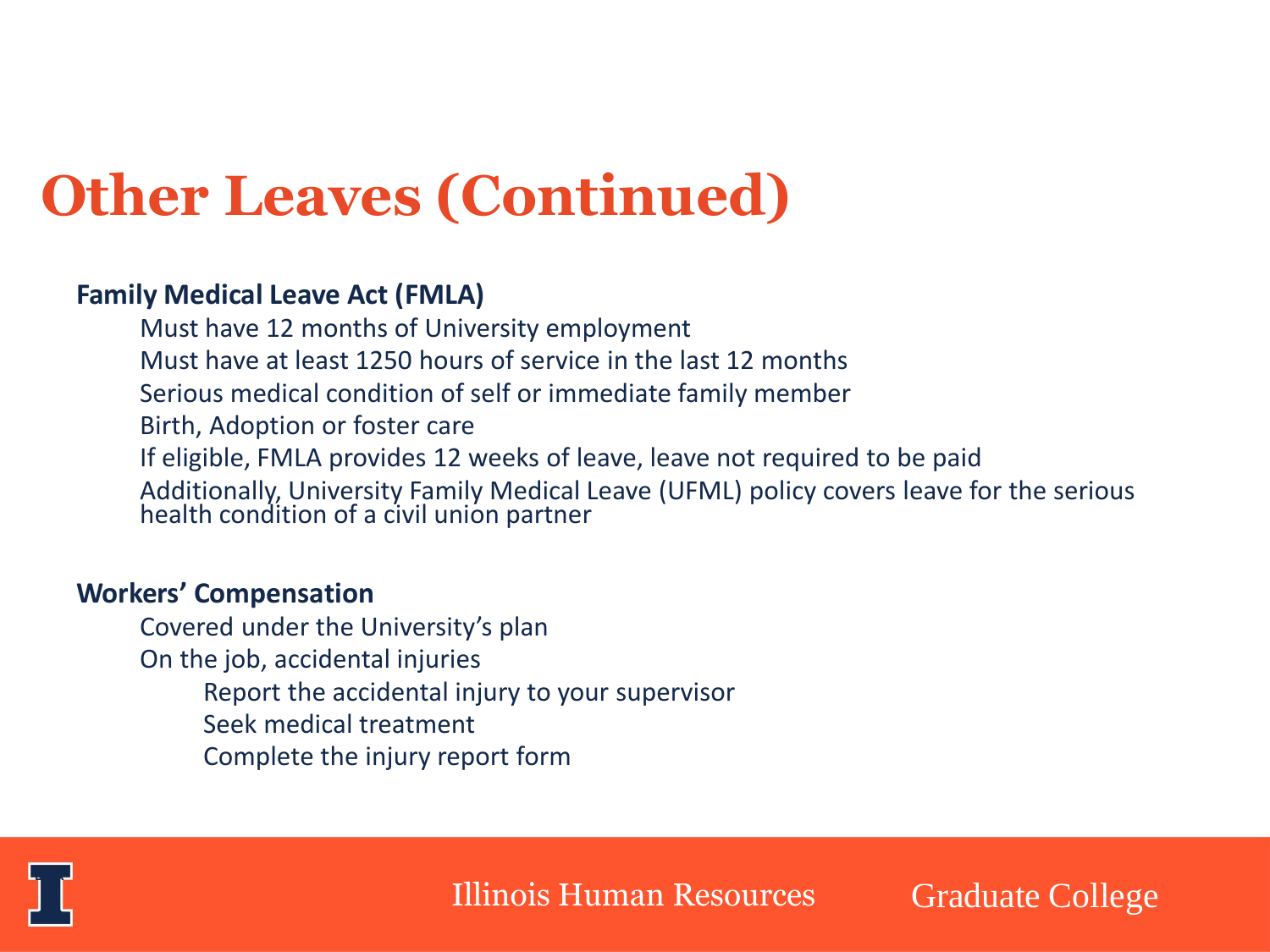### **Holidays**

#### **2021-2022 University Holidays**

Independence Day Labor Day Thanksgiving Day Day after Thanksgiving Christmas Day (December 27) Day after Christmas Day (December 28) Gift Days (December 24, 29, 30, & 31, 2020) New Year's Day Martin Luther King Jr. Day Memorial Day Juneteenth (Friday)



Illinois Human Resources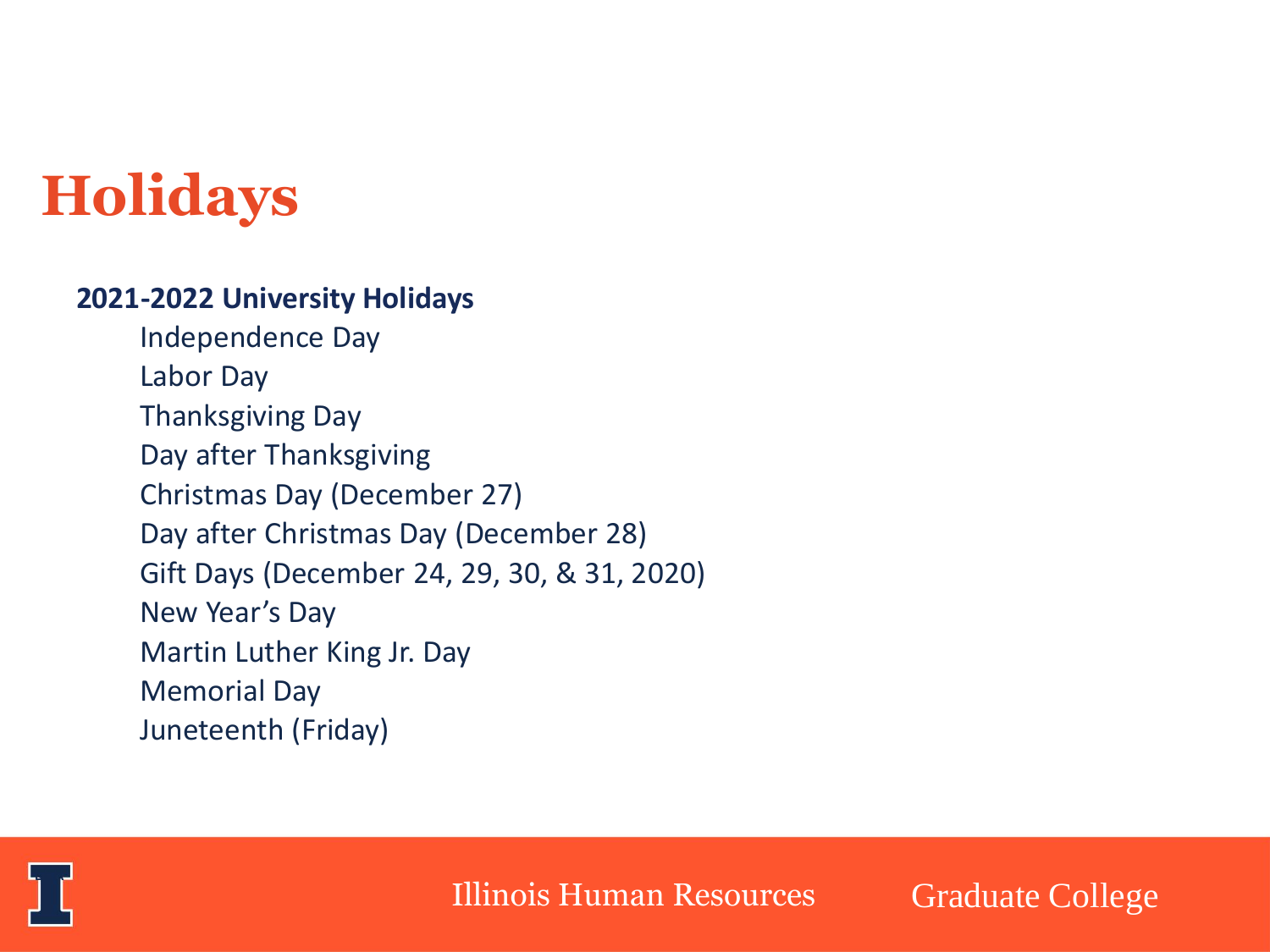# **Terms of Appointment**

#### **Offer letter**

Can be email

Details

- ➢ FTE %
- $\triangleright$  Assistantship type, including noting if covered by GEO
- ➢ Wages
- $\triangleright$  Appointment dates (duration)
- $\triangleright$  Supervisor in the unit
- $\triangleright$  Major responsibilities of the position
- $\triangleright$  Policy under which the tuition waiver for a student is governed
- $\triangleright$  Child Care resources available via a website
- $\triangleright$  Oral English Proficiency requirement of international students

LER

Illinois Human Resources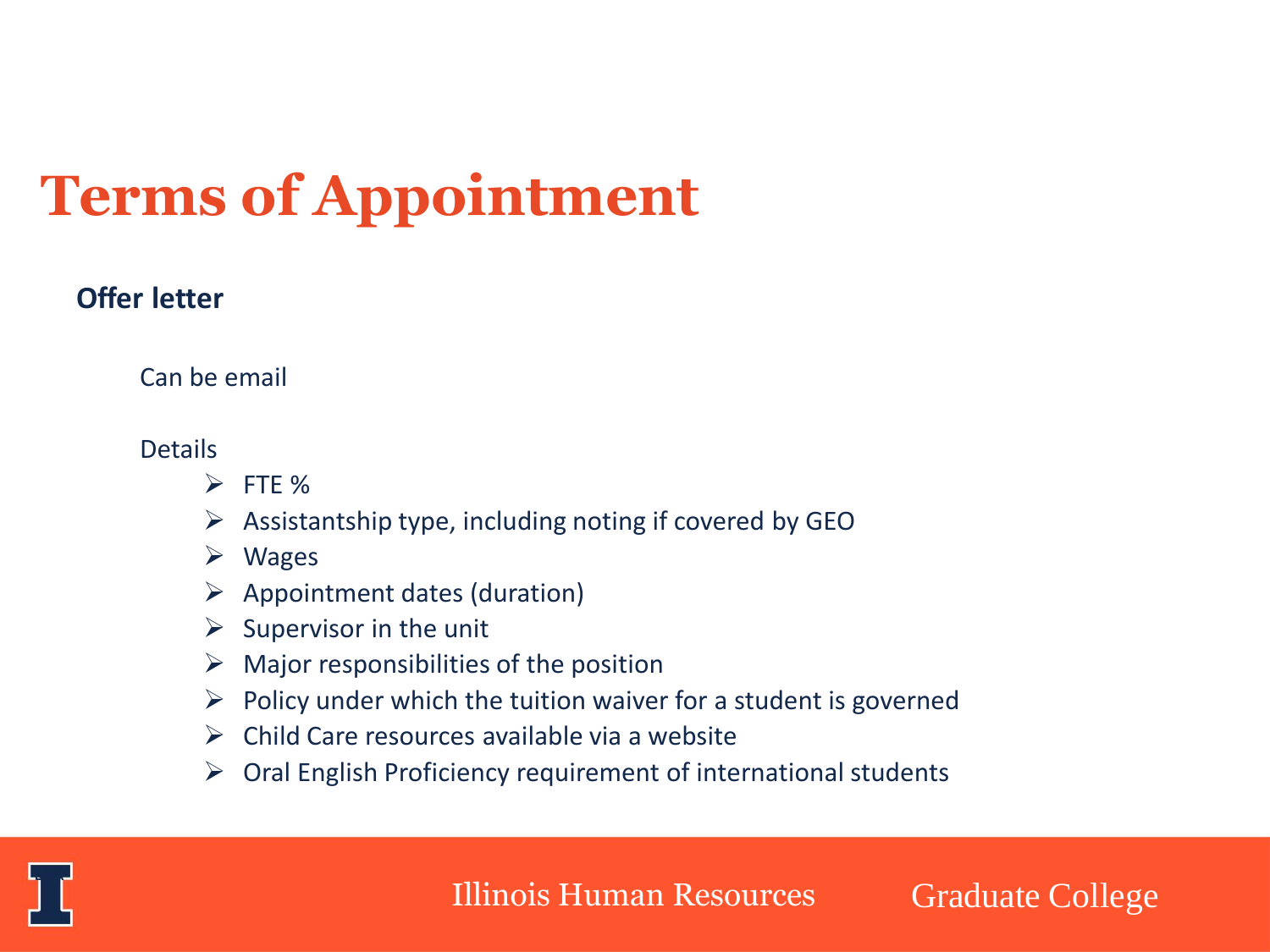# **Terms of Appointment (Continued)**

#### **Renewal of Appointments**

Unit determined

Units encouraged to confirm plans as soon as practicable, preferably at least 30 days before the start of the Fall or Spring appointment

#### **Resignation**

Assistants required to give a minimum 14-day notice of resignation Written release from appointing unit if resignation is sought in order to accept a different unit's assistantship

#### **Termination**

Failure to enroll, maintain academic eligibility or withdraws from University Disciplinary reasons following a prescribed process



Illinois Human Resources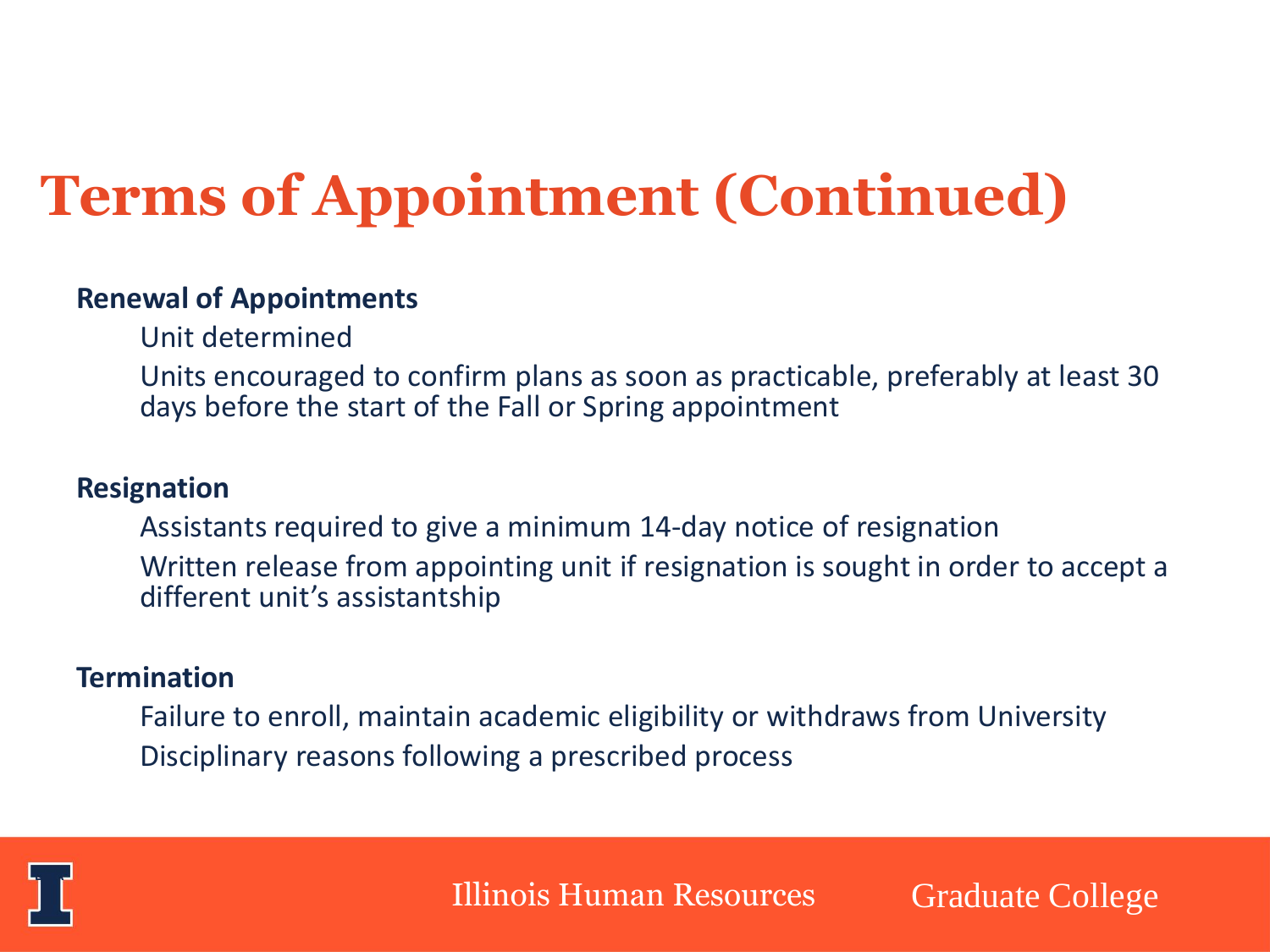### **Taxation of Tuition Waivers**

Those Teaching Assistants (TA) or Research Assistants (RA) who receive a tuition and partial fee waiver as a result of their TA or RA appointment will typically not have their tuition and service fee waivers taxed.

University has a 127 plan, which is an educational assistance program that exempts the first \$5,250 (per calendar year) of the tuition and service fee waivers.

Cumulative Graduate Assistant (GA) or Pre-Professional Graduate Assistant (PGA) tuition and service waivers in a calendar year exceeding \$5,250 are considered taxable benefits.

Tuition and service fee waivers for Graduate Assistants (GA) and Pre-Professional Graduate Assistants (PGA) are considered taxable income if 51% or more of all of her/his assistantship appointments combined are either a GA or PGA.



Illinois Human Resources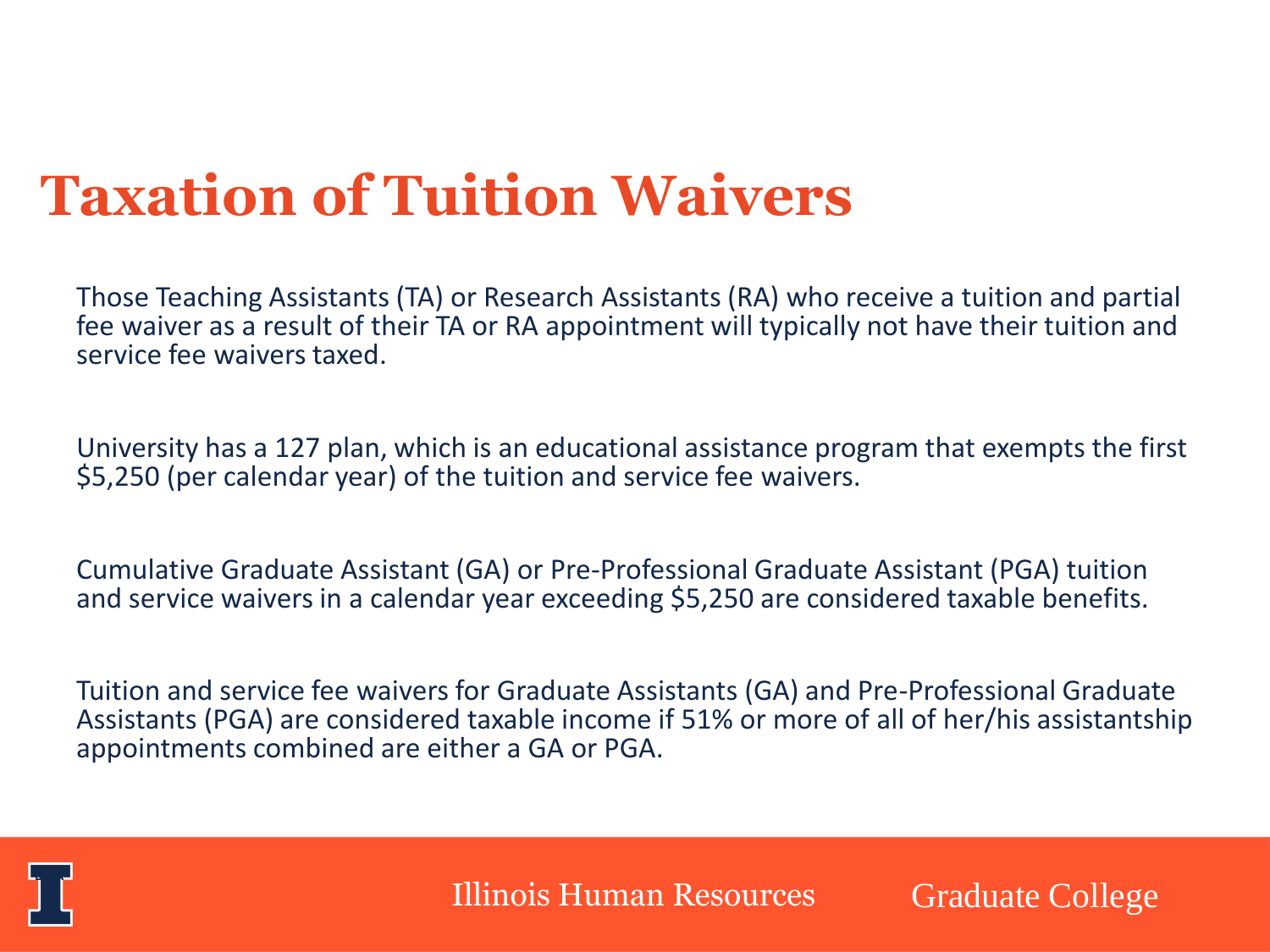## **Taxation of Tuition Waivers Impact**

Additional withholding from your paycheck for any value above the \$5,250 limit.

Possibility of paycheck reduction. This will depend on the value of the tuition and service fee waiver and the pay the PGA or GA receives for the services they perform for the University.

**Effective January 1, 2012 federal income taxes withheld at graduated federal tax rates.** This change should reduce the amount of tax withholdings for the majority of affected students. The amount of decrease in tax withholdings for each student will vary significantly.

Taxability of Certain Assistantship Tuition and Service Fee Waivers: http://www.obfs.uillinois.edu/payroll/tuition-fee-waivers/

Monthly and Bi-weekly Tuition Benefit Net Pay Calculator: http://www.obfs.uillinois.edu/payroll/



Illinois Human Resources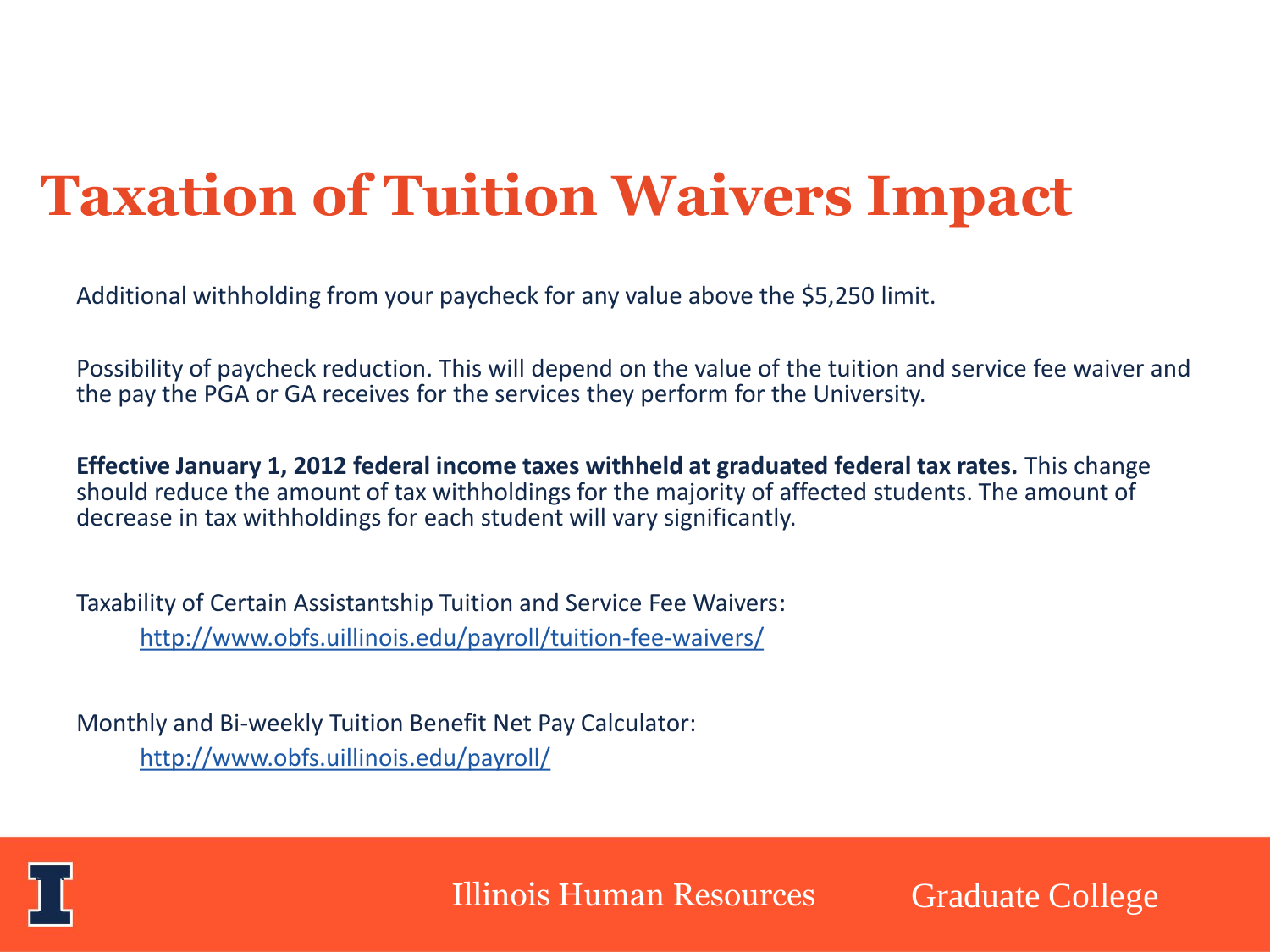## **Student Employee FICA Exception**

Internal Revenue Code – exception from FICA withholdings (Social Security and Medicare)

In general, the educational aspects of the relationship between the student and the University must be predominant over the service aspect, otherwise the student may be subject to FICA withholdings. http://www.obfs.uillinois.edu/payroll/taxinformation/fica/student-employee-exception/

Registration status and possible impact:

- Part-time student status (less than half-time)
- Late registration
- Drop classes

LER

Illinois Human Resources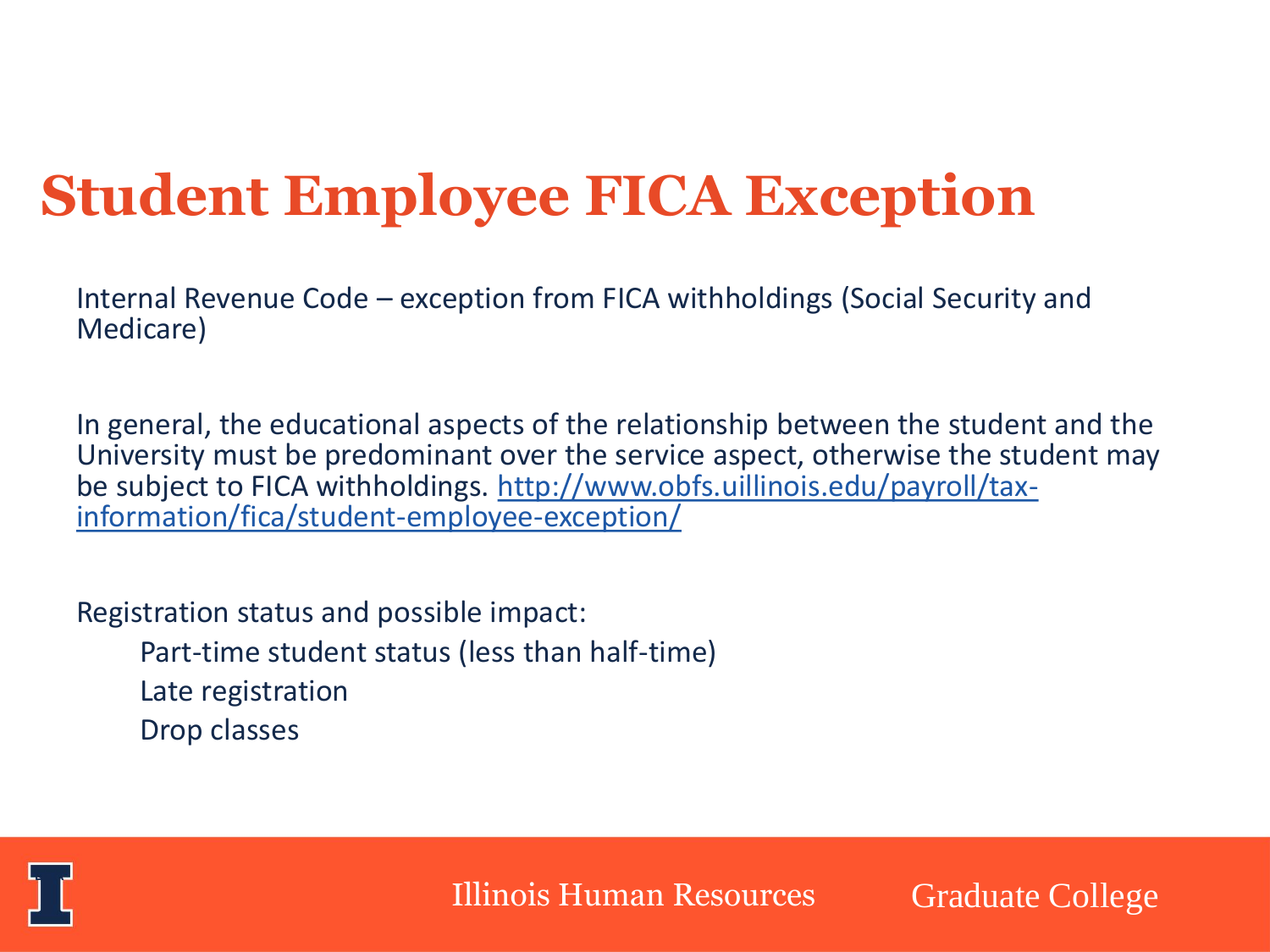## **Additional Responsibilities**

#### **Abused and Neglected Child Reporting Act (ANCRA)**

*All* University employees are required to complete education program and sign acknowledgement form

#### **Annual Ethics Training/Certification Requirement**

*All* University employees are required by state law to successfully complete annual Ethics training by a state determined deadline

*Pay careful attention to notices and deadlines; generally notified via email with unit staff responsible for monitoring completion*

#### **Absences**

Learn unit expectations for notification and coverage procedures



Illinois Human Resources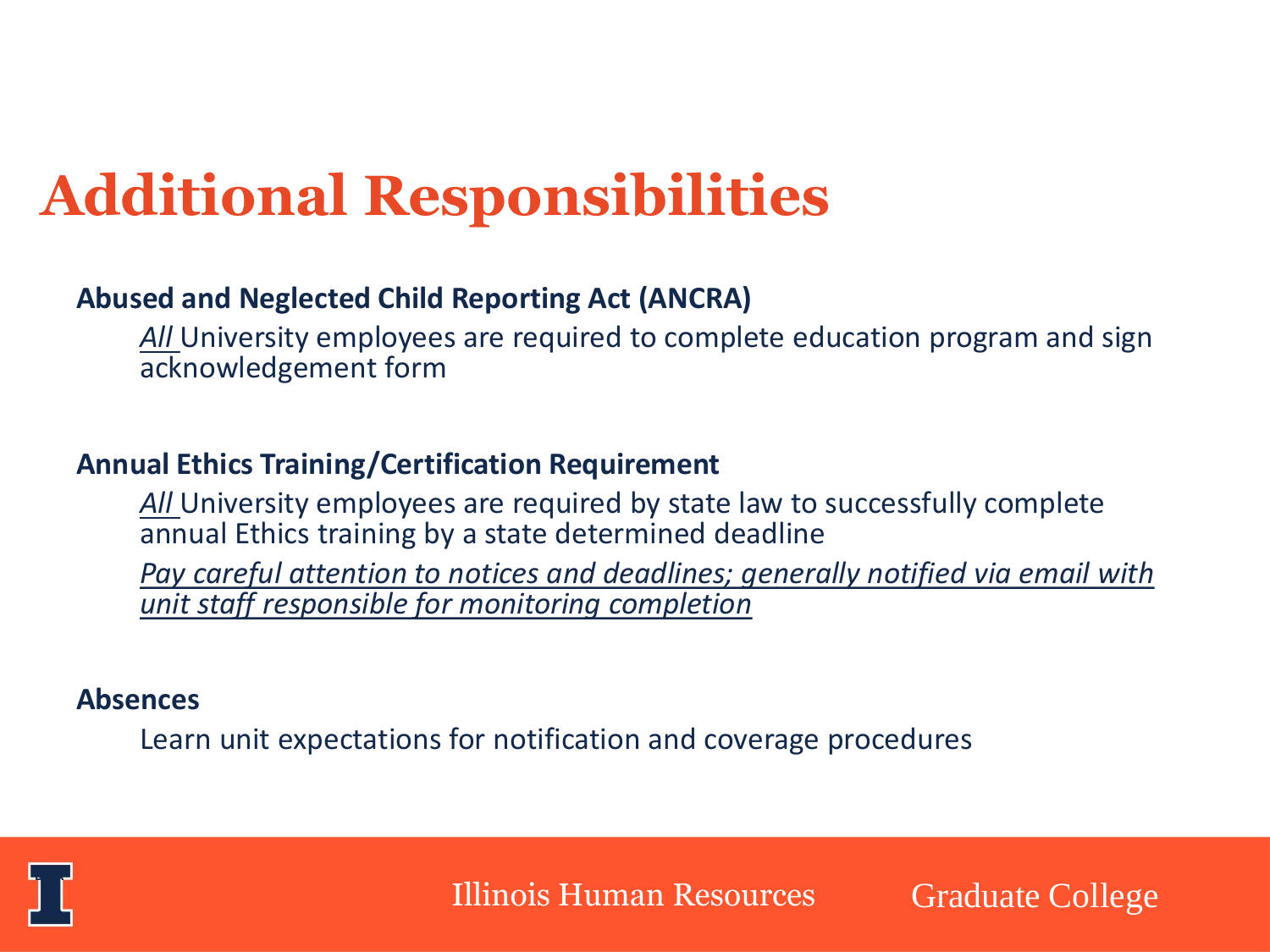### **Emergency Preparedness**

#### **Review the Campus Emergency Response Plan**

http://police.illinois.edu/emergency-preparedness/campus-emergencyoperations-plan/

#### **Enroll in Illini-Alert (Emergency Notification System)**

All @illinois.edu email addresses are automatically enrolled Log in to http://emergency.illinois.edu to add your cell phone number for text messages and a secondary email address

#### **What to Do in An Emergency**

Call 911 using any campus landline phone, a cell phone, or Skype\* (it's no longer necessary to dial the first 9 to get an outside line before dialing 911) Refer to the Campus Emergency Response Guide



Illinois Human Resources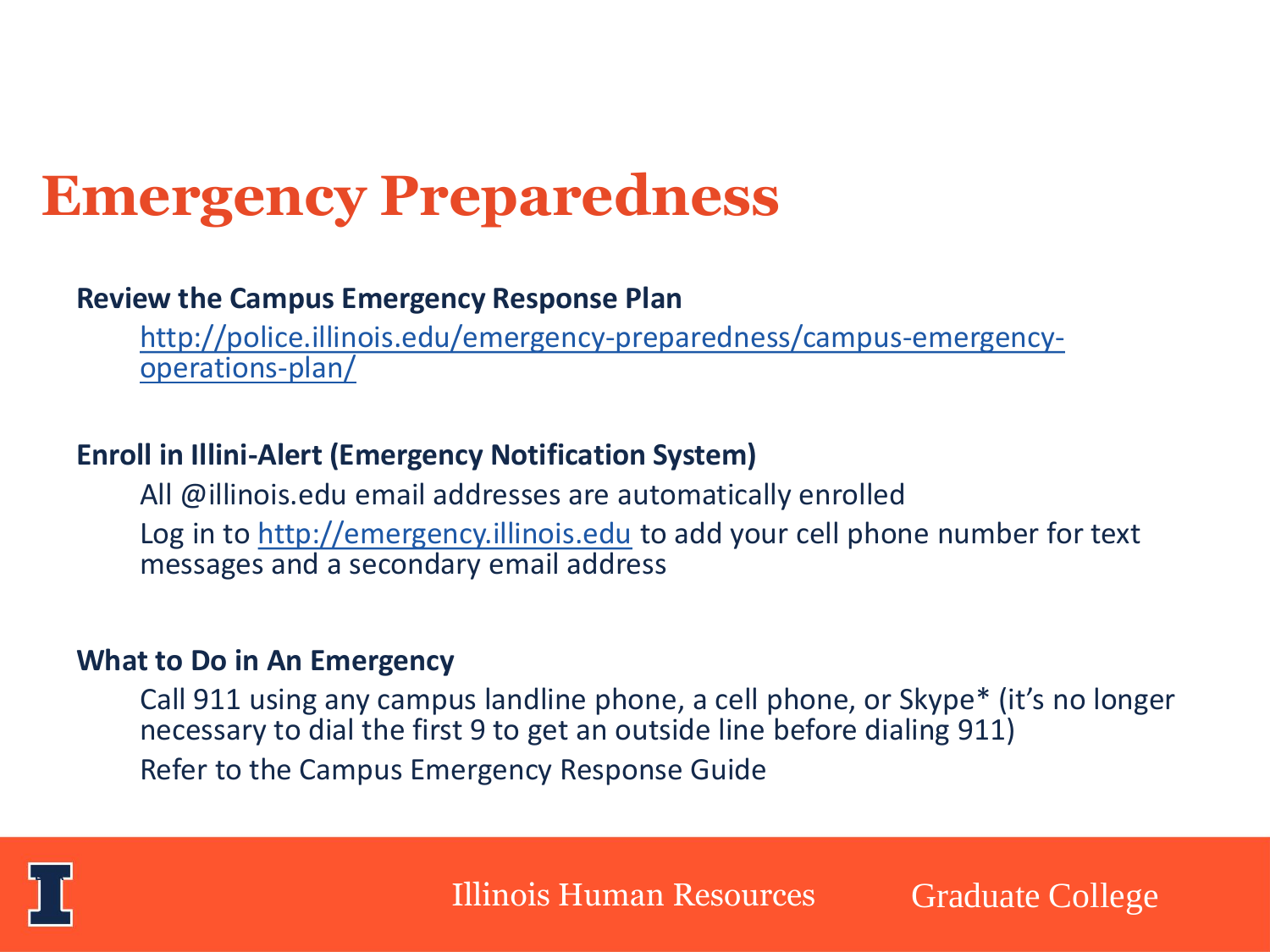### **Campus Resources**

#### **Labor & Employee Relations Office**

- $\triangleright$  Terms of your appointment
- $\triangleright$  General employee relations concerns
- ➢ Pay issues
- ➢ Contact Information: 217-333-3105; ihr-ler@mx.uillinois.edu

#### **Office for Access and Equity (OAE)**

Concerns about possible discrimination/harassment Sexual Gender

Race

**Disability** 

Age



Illinois Human Resources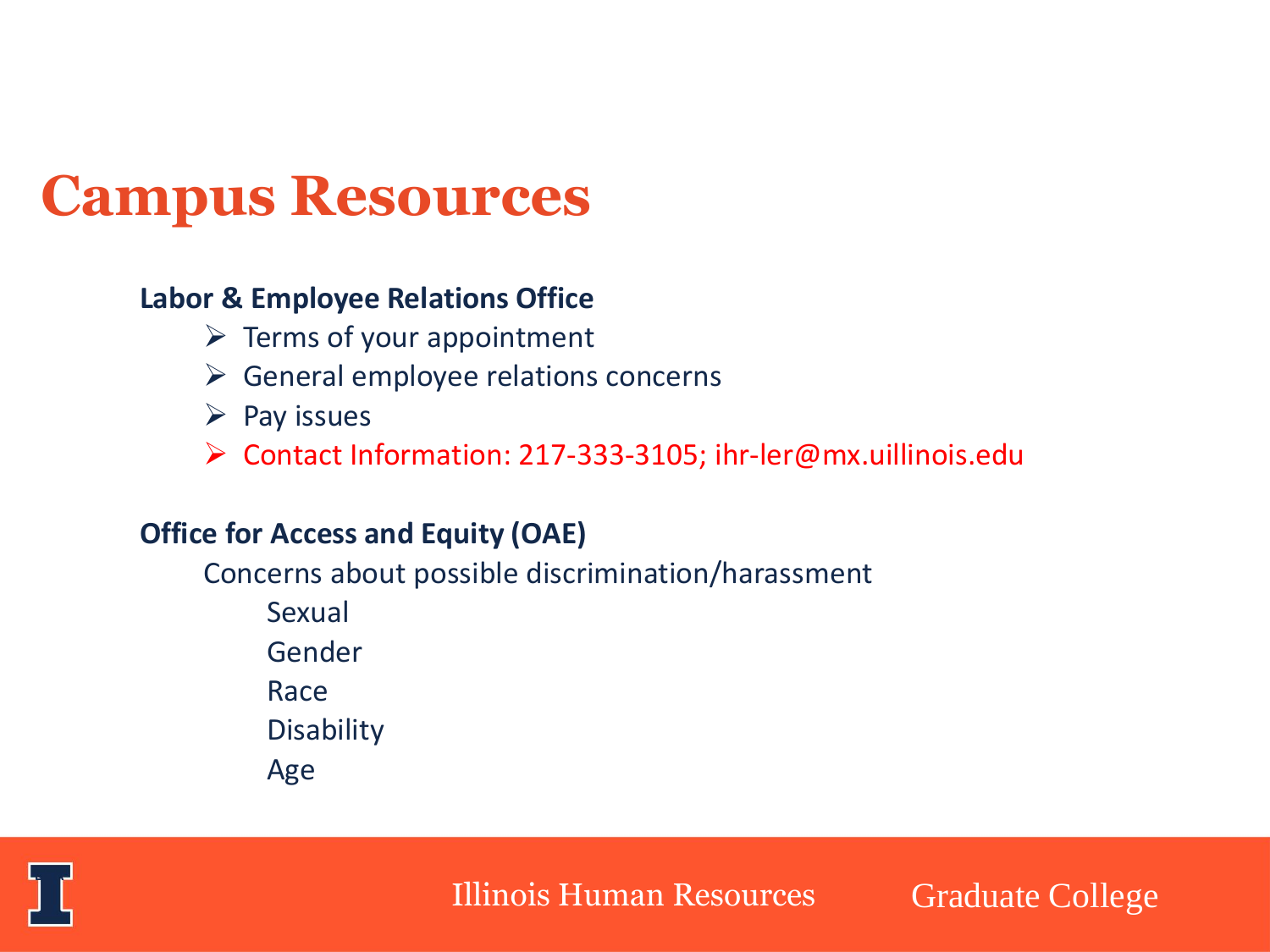### **Campus Resources (Continued)**

#### **Your Appointing Unit**

Best place to start with any question

#### **Graduate College**

Academic program Tuition and fee waiver policies

#### **Payroll Customer Service Office**

Tax or pay questions: UIUC (217) 265-6363 or payinq@uillinois.edu

#### **GEO (GAs and TAs)**

If holding a GEO covered position, the bargaining agreement provides a formal grievance procedure



Illinois Human Resources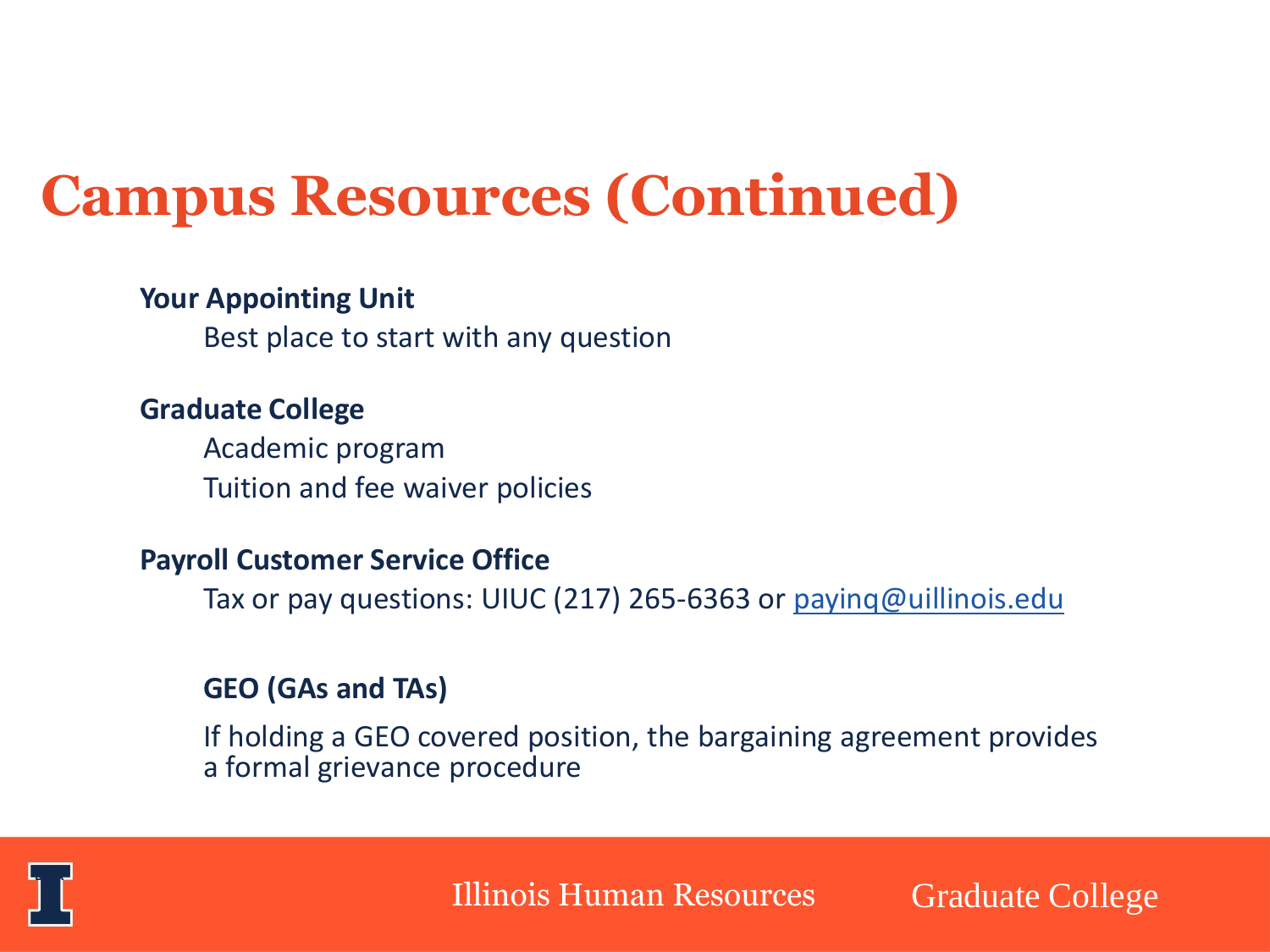# **Helpful Links**

#### **Illinois Human Resources**

http://humanresources.illinois.edu/

#### **Graduate College**

http://www.grad.illinois.edu/

#### **Graduate Handbook**

http://www.grad.illinois.edu/gradhandbook

- **E** Tuition Waivers
- Campus Assistantship Policies



Illinois Human Resources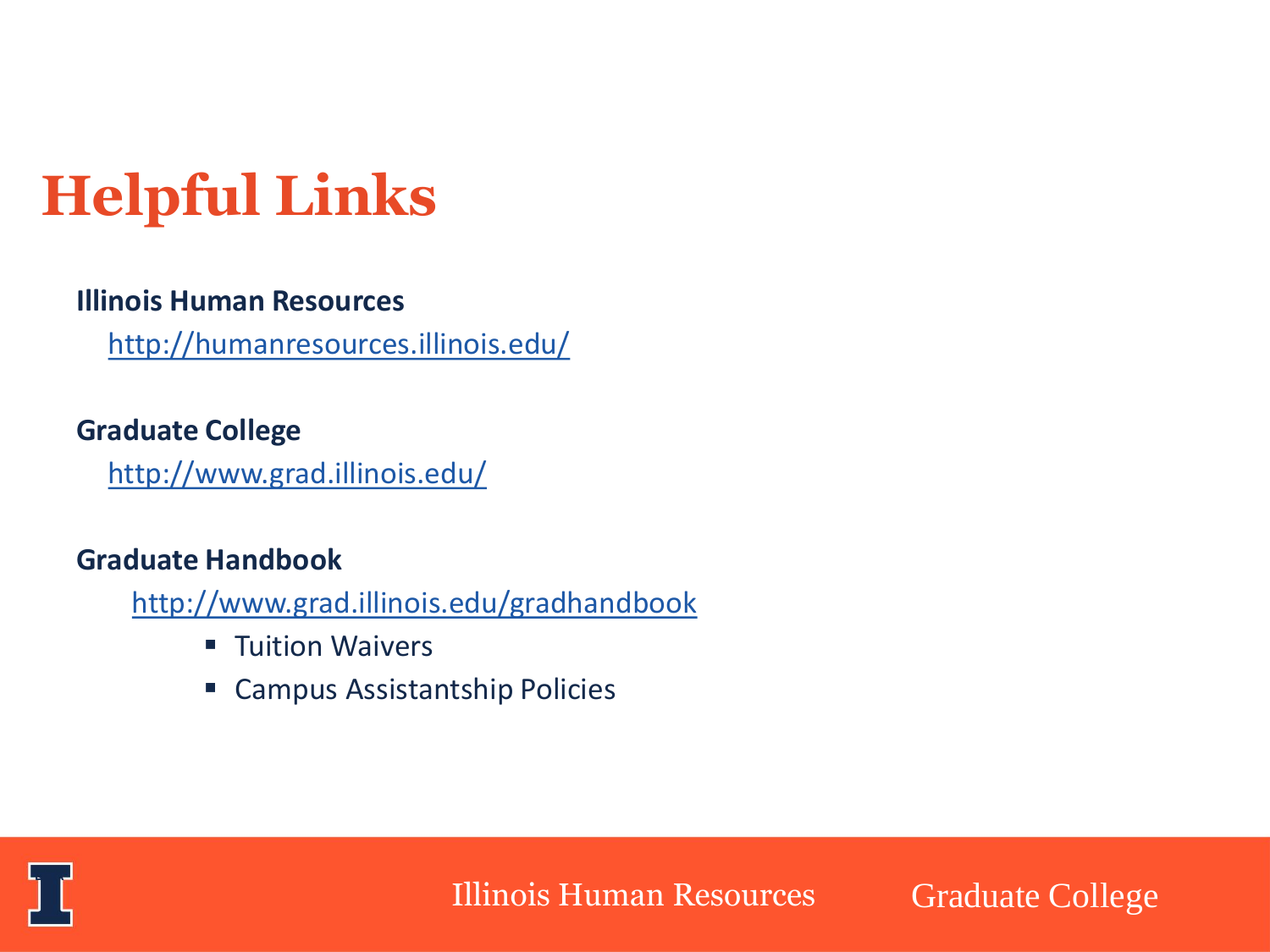# **Helpful Links (Continued)**

#### **Office of the Registrar**

Fee Assessment Information http://registrar.illinois.edu/financial/tuition.html

#### **Student Insurance Office**

http://www.si.illinois.edu/

#### **Delta Dental graduate student plan**

http://www.grad.illinois.edu/current/dental.htm

#### **EyeMed graduate student plan**

http://www.grad.illinois.edu/current/vision.htm

#### **Research IT Portal Resources and Trainings** https://researchit.illinois.edu/



Illinois Human Resources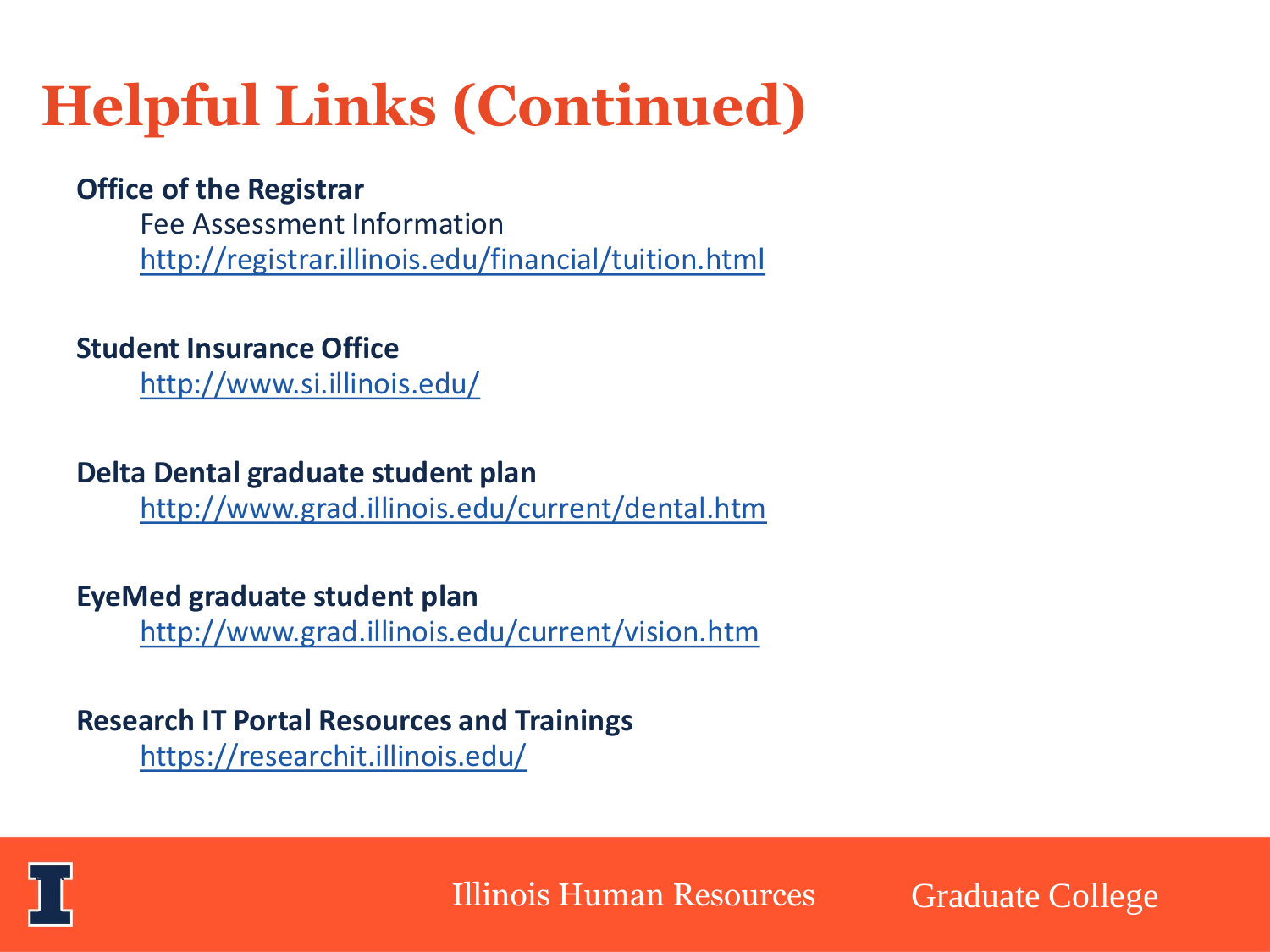

Smoking and the use of all non-combustible tobacco products and non-FDA approved nicotine delivery devices and products is prohibited on all campus property, both indoors and outdoors, and in university-owned vehicles and in privately owned vehicles parked on campus property. The advertising, sale, and free sampling of tobacco products and non-FDA approved nicotine delivery devices and products are prohibited on campus property. Littering the remains of tobacco and non-FDA approved nicotine delivery devices or products or any other related waste products on campus property are prohibited. No individual subject to this policy may discriminate or retaliate in any manner against any person who makes a complaint of a violation of this policy or who provides information concerning a violation of this policy to any person or governing authority.

**Purpose:** The University of Illinois at Urbana-Champaign recognizes its responsibility to serve as a leader in promoting a healthy, smoke- and tobacco-free environment for all students, employees, and visitors to its campus. In light of the increasing weight of scientific evidence of the harm created by tobacco use, the campus shall be entirely tobacco and smoke free. The purpose of this policy is to promote the health, well-being, and safety of students, employees, and visitors at the University of Illinois at Urbana-Champaign



Illinois Human Resources